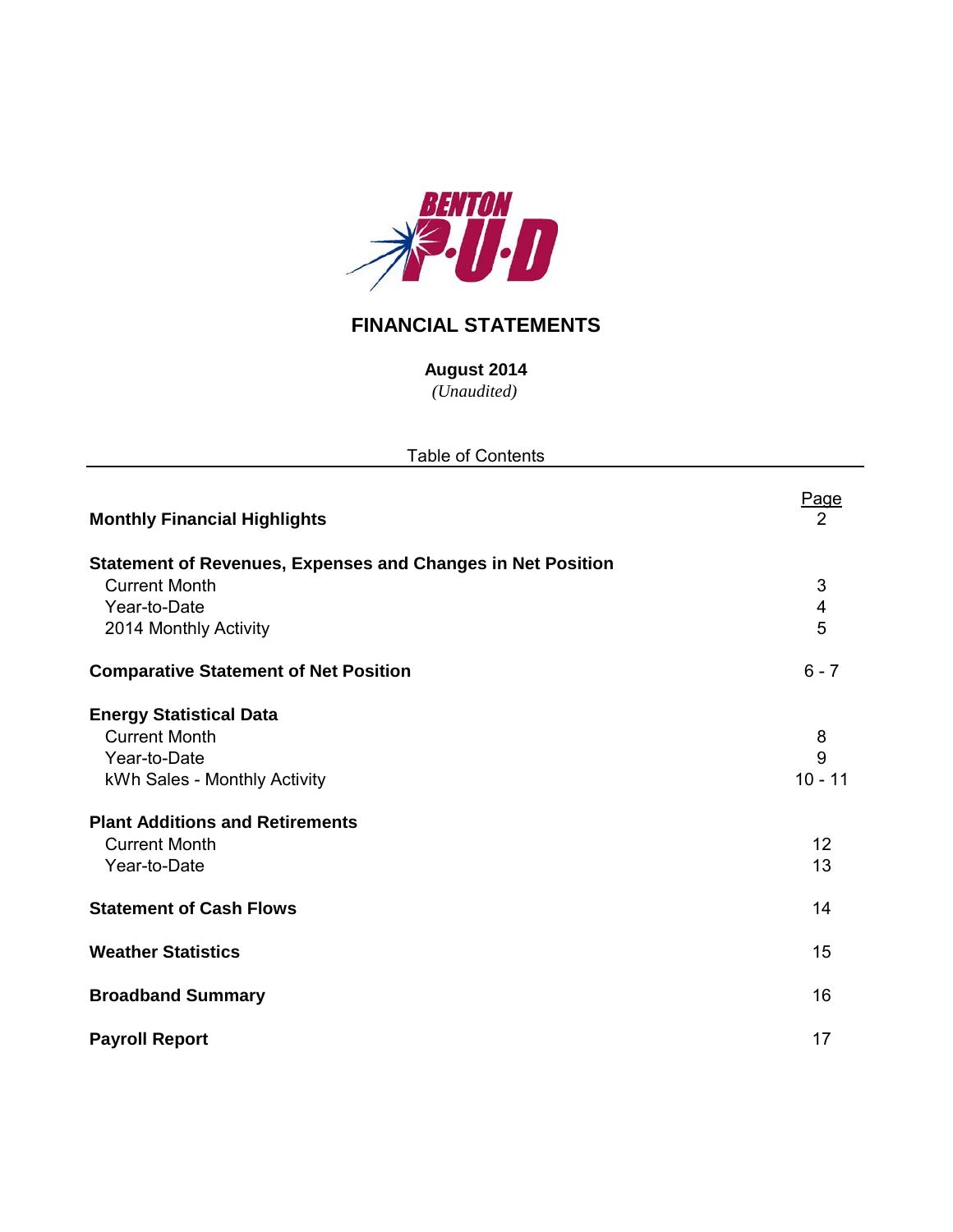

## *Financial Highlights August 2014*



Financial highlights for the month of August:

- $\triangleright$  District operations resulted in a increase in net position of \$770,000 for the month.<br> $\triangleright$  The average temperature of 79.2° was 3.4° above normal. Cooling degree days w
- The average temperature of 79.2° was 3.4° above normal. Cooling degree days were 11% above last year.

 $\triangleright$  Total retail kWh billed during August was up 2% from last year and 4% below the amended budget.

- Net power supply costs were \$7.6 million for the month with sales for resale energy of \$2.2M and an average price of \$39 per MWh.<br>> August's non-power operating costs of \$1.6 million before taxes and depreciation were 8
- August's non-power operating costs of \$1.6 million before taxes and depreciation were 8% below the amended budget.<br>
> Capital additions were 1.1M for the month.
- Capital additions were 1.1M for the month.

|                                                                                                                                     | (in thousands of dollars) |         |            |           |            |         |          |           |            |     |            |            |                  |                                 |
|-------------------------------------------------------------------------------------------------------------------------------------|---------------------------|---------|------------|-----------|------------|---------|----------|-----------|------------|-----|------------|------------|------------------|---------------------------------|
| <b>Change in Net Position</b>                                                                                                       | Jan                       | Feb     | <b>Mar</b> | Apr       | <b>May</b> | Jun     | Jul      | Aug $(1)$ | <b>Sep</b> | Oct | <b>Nov</b> | <b>Dec</b> | <b>Total YTD</b> | <b>Amended</b><br><b>Budget</b> |
| Actual                                                                                                                              | \$257                     | (\$318) | \$204      | (S875)    | (S65)      | \$1,486 | \$2,757  | \$767     |            |     |            |            | \$4,213          |                                 |
| <b>Budget</b>                                                                                                                       | \$148                     | (\$107) | (\$355)    | (\$1,635) | \$150      | \$586   | \$706    | \$3,745   |            |     |            |            | \$3,239          | \$3,270                         |
| (1) The cumulative YTD impact of budget amendments approved at the August 26 Commission meeting are reflected in the August report. |                           |         |            |           |            |         |          |           |            |     |            |            |                  |                                 |
| <b>Net Power Costs</b>                                                                                                              | Jan                       | Feb     | Mar        | Apr       | May        | Jun     | Jul      | Aug       | Sep        | Oct | Nov        | <b>Dec</b> | Total            | Amended<br><b>Budget</b>        |
| Power Supply Costs                                                                                                                  | \$8,358                   | \$9,525 | \$7,916    | \$7,918   | \$6,897    | \$7,234 | \$8,783  | \$9,864   |            |     |            |            | \$66,494         | \$96,165                        |
| Less: Sales for Resale                                                                                                              | (2, 289)                  | (2,003) | (2,743)    | (2, 143)  | (1, 442)   | (970)   | (1, 179) | (2,310)   |            |     |            |            | (15,081)         | (22, 774)                       |
| <b>Net Power Costs</b>                                                                                                              | \$6,069                   | \$7.521 | \$5,173    | \$5,775   | \$5.455    | \$6.264 | \$7,603  | \$7,554   |            |     |            |            | \$51,413         | \$73,391                        |
|                                                                                                                                     |                           |         |            |           |            |         |          |           |            |     |            |            |                  |                                 |
| <b>Net Capital Costs</b>                                                                                                            | Jan                       | Feb     | Mar        | Apr       | May        | Jun     | Jul      | Aug       | <b>Sep</b> | Oct | <b>Nov</b> | <b>Dec</b> | <b>Total</b>     | <b>Amended</b><br><b>Budget</b> |
| Capital Expenditures                                                                                                                | \$640                     | \$672   | \$1.169    | \$927     | \$1,063    | \$951   | \$2,952  | \$1,118   |            |     |            |            | \$9,492          | \$16,184                        |
| Less: Capital Contributions                                                                                                         | (21)                      | (42)    | (113)      | (129)     | (44)       | (198)   | (2,088)  | (200)     |            |     |            |            | (2,836)          | (3,231)                         |
| <b>Net Capital Costs</b>                                                                                                            | \$618                     | \$630   | \$1,056    | \$798     | \$1,019    | \$753   | \$864    | \$919     |            |     |            |            | \$6,656          | \$12,953                        |
|                                                                                                                                     |                           |         |            |           |            |         |          |           |            |     |            |            |                  |                                 |
| <b>Load Statistics</b>                                                                                                              | Jan                       | Feb     | Mar        | Apr       | May        | Jun     | Jul      | Aug       | Sep        | Oct | <b>Nov</b> | <b>Dec</b> | <b>Total</b>     | <b>Amended</b><br><b>Budget</b> |
| aMW - Retail Sales Billed                                                                                                           | 194                       | 207     | 161        | 185       | 210        | 265     | 284      | 255       |            |     |            |            | 220              | 196                             |
| aMW - Sales for Resale                                                                                                              | 75                        | 42      | 151        | 120       | 91         | 68      | 48       | 75        |            |     |            |            | 84               | 39                              |









| <b>Current Ratio</b>                    | 4.03 : 1 |
|-----------------------------------------|----------|
| Debt Service Coverage (2011 actual)     | 4.03     |
| Debt Service Coverage (2012 actual)     | 3.60     |
| Debt Service Coverage (2013 actual)     | 3.06     |
| Debt Service Coverage (2014 projection) | 3.04     |
| (includes capital contributions)        |          |

| <b>Other Statistics</b>                 |    |        |         |  |  |  |  |  |  |  |
|-----------------------------------------|----|--------|---------|--|--|--|--|--|--|--|
| Unrestricted Undesignated Reserves      | \$ | 35.2   | million |  |  |  |  |  |  |  |
| Rate Stabilization Account (designated) | \$ | 7.5    | million |  |  |  |  |  |  |  |
| Debt Service Reserve Fund (designated)  | \$ | 4.0    | million |  |  |  |  |  |  |  |
| BTOP Reserve (designated)               | \$ | 0.3    | million |  |  |  |  |  |  |  |
| Bond Principal & Interest (restricted)  | \$ | 3.4    | million |  |  |  |  |  |  |  |
| <b>Net Utility Plant</b>                | \$ | 123.4  | million |  |  |  |  |  |  |  |
| Long-Term Debt                          | \$ | 60.4   | million |  |  |  |  |  |  |  |
| <b>Active Service Agreements</b>        |    | 50,098 |         |  |  |  |  |  |  |  |
| Non-Contingent Employees                |    | 149.25 |         |  |  |  |  |  |  |  |
| Contingent YTD FTE's                    |    | 2.15   |         |  |  |  |  |  |  |  |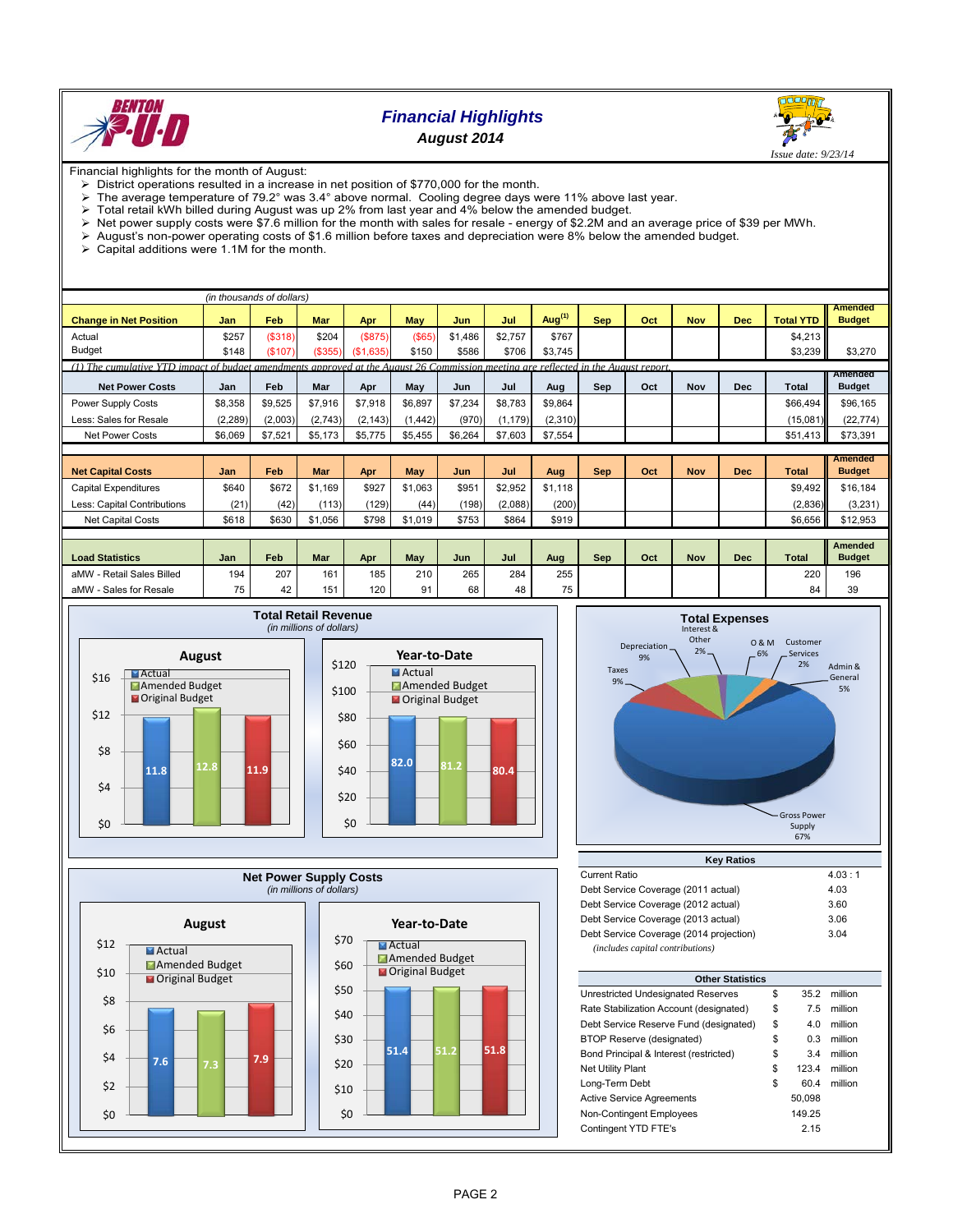### **PUBLIC UTILITY DISTRICT NO.1 OF BENTON COUNTY STATEMENT OF REVENUES, EXPENSES, AND CHANGE IN NET POSITION CURRENT MONTH**

|                                                                                       |                  | 8/31/2014                       |                          | 8/31/2013     |                          |  |
|---------------------------------------------------------------------------------------|------------------|---------------------------------|--------------------------|---------------|--------------------------|--|
|                                                                                       | <b>ACTUAL</b>    | <b>AMENDED</b><br><b>BUDGET</b> | <b>PCT</b><br><b>VAR</b> | <b>ACTUAL</b> | <b>PCT</b><br><b>VAR</b> |  |
| <b>OPERATING REVENUES</b>                                                             |                  |                                 |                          |               |                          |  |
| Energy Sales - Retail                                                                 | \$11,766,747     | \$12,764,413                    | -8%                      | \$10,289,182  | 14%                      |  |
| <b>Energy Sales for Resale</b>                                                        | 2,275,768        | 4,341,278                       | -48%                     | 1,572,678     | 45%                      |  |
| Transmission of Power for Others                                                      | 34,469           | 96.469                          | $-64%$                   | 53,000        | $-35%$                   |  |
| <b>Broadband Revenue</b>                                                              | 171,508          | 287,881                         | $-40%$                   | 170,035       | 1%                       |  |
| Other Revenue                                                                         | 77,457           | 84,862                          | $-9%$                    | 89,454        | $-13%$                   |  |
| <b>TOTAL OPERATING REVENUES</b>                                                       | 14,325,949       | 17,574,902                      | $-18%$                   | 12,174,349    | 18%                      |  |
| <b>OPERATING EXPENSES</b>                                                             |                  |                                 |                          |               |                          |  |
| <b>Purchased Power</b>                                                                | 8,772,423        | 11,065,338                      | $-21%$                   | 7.634.781     | 15%                      |  |
| <b>Purchased Transmission &amp; Ancillary Services</b>                                | 1,078,611        | 1,361,371                       | $-21%$                   | 973,044       | 11%                      |  |
| <b>Conservation Program</b>                                                           | 12,733           | (696, 660)                      | $-102%$                  | 130,075       | $-90%$                   |  |
| <b>Total Power Supply</b>                                                             | 9,863,767        | 11,730,050                      | $-16%$                   | 8,737,901     | 13%                      |  |
| Transmission Operation & Maintenance                                                  | 2,702            | 23,816                          | $-89%$                   | 1,267         | 113%                     |  |
| Distribution Operation & Maintenance                                                  | 606.008          | 698.589                         | $-13%$                   | 728.799       | $-17%$                   |  |
| <b>Broadband Expense</b>                                                              | 38,577           | 284,655                         | $-86%$                   | 95,487        | $-60%$                   |  |
| Customer Accounting, Collection & Information                                         | 326,597          | 164,672                         | 98%                      | 323,275       | 1%                       |  |
| Administrative & General                                                              | 580,010          | 515,971                         | 12%                      | 436,149       | 33%                      |  |
| Subtotal before Taxes & Depreciation                                                  | 1,553,894        | 1,687,703                       | $-8%$                    | 1,584,976     | $-2%$                    |  |
| Taxes                                                                                 | 1,120,606        | 1,252,592                       | $-11%$                   | 1,093,206     | 3%                       |  |
| Depreciation & Amortization                                                           | 1,106,546        | 1,100,750                       | 1%                       | 1,053,095     | 5%                       |  |
| <b>Total Other Operating Expenses</b>                                                 | 3,781,046        | 4,041,045                       | -6%                      | 3,731,277     | 1%                       |  |
| <b>TOTAL OPERATING EXPENSES</b>                                                       | 13,644,813       | 15,771,094                      | $-13%$                   | 12,469,178    | 9%                       |  |
| <b>OPERATING INCOME (LOSS)</b>                                                        | 681,136          | 1,803,808                       | -62%                     | (294, 828)    | 331%                     |  |
| <b>NONOPERATING REVENUES &amp; EXPENSES</b>                                           |                  |                                 |                          |               |                          |  |
| Interest Income                                                                       | 16,630           | 20.833                          | $-20%$                   | 19,221        | $-13%$                   |  |
| Other Income                                                                          | 31,345           | 31,339                          | 0%                       | 33,420        | $-6%$                    |  |
| Other Expense                                                                         |                  |                                 | n/a                      |               | n/a                      |  |
| <b>Interest Expense</b><br>Debt Discount/Premium Amortization & Loss on Defeased Debt | (243, 889)       | (230, 315)                      | 6%                       | (244, 829)    | 0%                       |  |
| MtM Gain/(Loss) on Investments                                                        | 37,227<br>44,924 | 37,227                          | 0%<br>n/a                | 38,402        | $-3%$<br>n/a             |  |
| Loss in Joint Ventures/Special Assessments                                            |                  |                                 | n/a                      |               | n/a                      |  |
| <b>TOTAL NONOPERATING REVENUES &amp; EXPENSES</b>                                     | (113, 762)       | (140, 916)                      | 19%                      | (153, 786)    | $-26%$                   |  |
|                                                                                       |                  |                                 |                          |               |                          |  |
| INCOME (LOSS) BEFORE CAPITAL CONTRIBUTIONS                                            | 567,374          | 1,662,892                       | -66%                     | (448, 614)    | 226%                     |  |
| <b>CAPITAL CONTRIBUTIONS</b>                                                          | 199,777          | 2,082,485                       | -90%                     | 938,051       | -79%                     |  |
| <b>CHANGE IN NET POSITION</b>                                                         | \$767,151        | \$3,745,377                     | -80%                     | \$489,437     | 57%                      |  |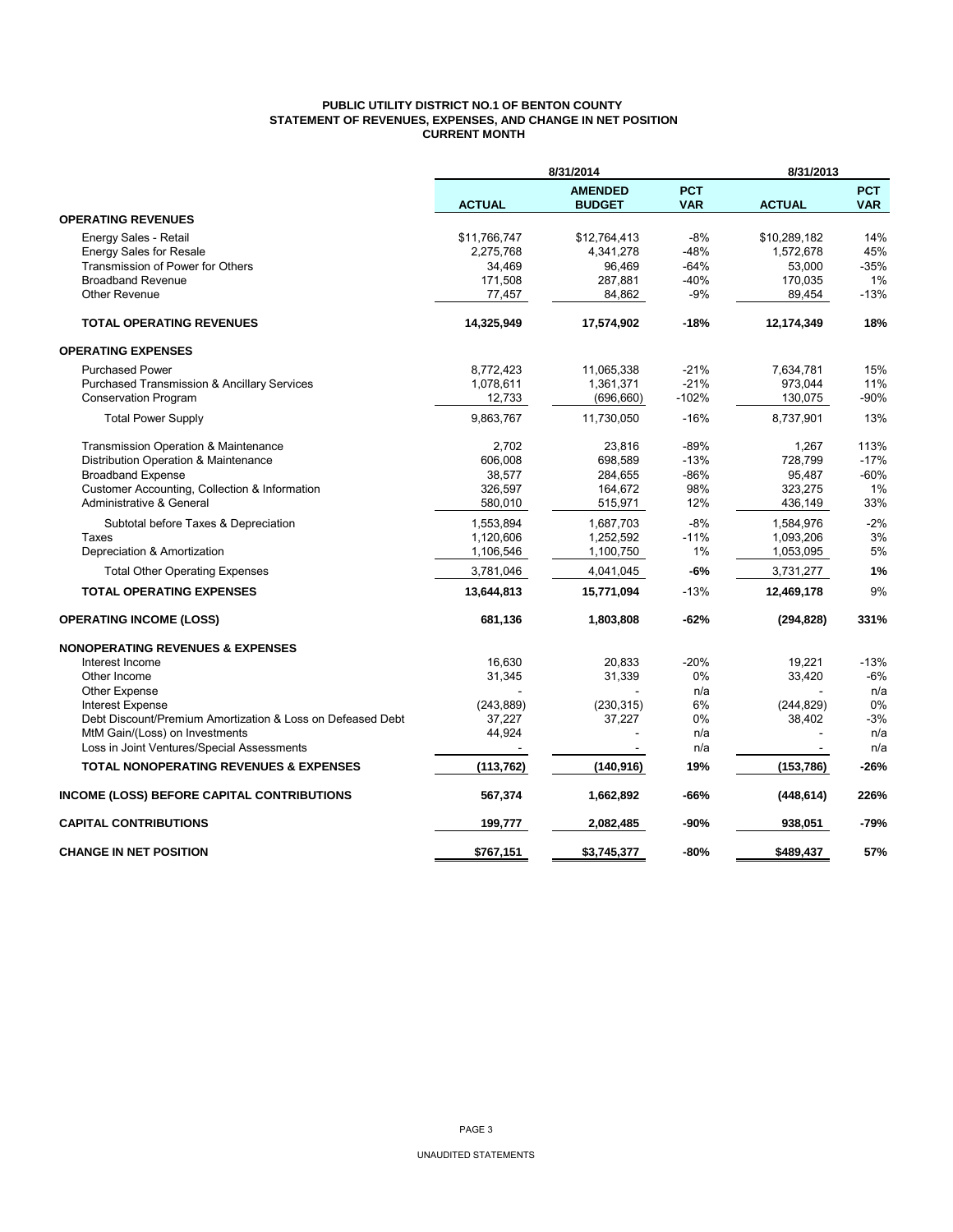### **PUBLIC UTILITY DISTRICT NO.1 OF BENTON COUNTY STATEMENT OF REVENUES, EXPENSES, AND CHANGE IN NET POSITION YEAR TO DATE**

|                                                            |               | 8/31/2014                       |                          | 8/31/2013     |                          |  |
|------------------------------------------------------------|---------------|---------------------------------|--------------------------|---------------|--------------------------|--|
|                                                            | <b>ACTUAL</b> | <b>AMENDED</b><br><b>BUDGET</b> | <b>PCT</b><br><b>VAR</b> | <b>ACTUAL</b> | <b>PCT</b><br><b>VAR</b> |  |
| <b>OPERATING REVENUES</b>                                  |               |                                 |                          |               |                          |  |
| Energy Sales - Retail                                      | \$82,024,733  | \$81,208,368                    | 1%                       | \$77,204,070  | 6%                       |  |
| <b>Energy Sales for Resale</b>                             | 14,696,534    | 12,511,327                      | 17%                      | 12,318,880    | 19%                      |  |
| Transmission of Power for Others                           | 384,339       | 388,135                         | $-1%$                    | 484,031       | $-21%$                   |  |
| <b>Broadband Revenue</b>                                   | 1,492,164     | 1,427,711                       | 5%                       | 1,317,149     | 13%                      |  |
| <b>Other Revenue</b>                                       | 1,073,840     | 1,080,246                       | $-1%$                    | 992,964       | 8%                       |  |
| <b>TOTAL OPERATING REVENUES</b>                            | 99,671,609    | 96,615,787                      | 3%                       | 92,317,094    | 8%                       |  |
| <b>OPERATING EXPENSES</b>                                  |               |                                 |                          |               |                          |  |
| <b>Purchased Power</b>                                     | 57,544,546    | 55,326,839                      | 4%                       | 52,437,255    | 10%                      |  |
| <b>Purchased Transmission &amp; Ancillary Services</b>     | 8,769,202     | 8,704,725                       | 1%                       | 7,799,887     | 12%                      |  |
| Conservation Program                                       | 180,110       | 75,595                          | 138%                     | 1,107,623     | $-84%$                   |  |
| <b>Total Power Supply</b>                                  | 66,493,859    | 64,107,159                      | 4%                       | 61,344,764    | 8%                       |  |
| Transmission Operation & Maintenance                       | 37,392        | 38,397                          | $-3%$                    | 58,529        | $-36%$                   |  |
| Distribution Operation & Maintenance                       | 5,501,413     | 5,721,785                       | $-4%$                    | 5,247,412     | 5%                       |  |
| <b>Broadband Expense</b>                                   | 772,867       | 716,757                         | 8%                       | 590,804       | 31%                      |  |
| Customer Accounting, Collection & Information              | 2.472.925     | 2,702,889                       | $-9%$                    | 2,517,748     | $-2%$                    |  |
| Administrative & General                                   | 4,588,106     | 4,362,974                       | 5%                       | 4,321,599     | 6%                       |  |
| Subtotal before Taxes & Depreciation                       | 13,372,703    | 13,542,803                      | $-1%$                    | 12,736,091    | 5%                       |  |
| Taxes                                                      | 8,557,524     | 8,659,610                       | $-1%$                    | 8,225,318     | 4%                       |  |
| Depreciation & Amortization                                | 8,831,465     | 8,806,000                       | 0%                       | 8,420,222     | 5%                       |  |
| <b>Total Other Operating Expenses</b>                      | 30,761,692    | 31,008,413                      | $-1%$                    | 29,381,631    | 5%                       |  |
| <b>TOTAL OPERATING EXPENSES</b>                            | 97,255,551    | 95,115,571                      | 2%                       | 90,726,395    | 7%                       |  |
| <b>OPERATING INCOME (LOSS)</b>                             | 2,416,058     | 1,500,216                       | 61%                      | 1,590,699     | 52%                      |  |
| <b>NONOPERATING REVENUES &amp; EXPENSES</b>                |               |                                 |                          |               |                          |  |
| Interest Income                                            | 339,312       | 166,664                         | 104%                     | 162,193       | 109%                     |  |
| Other Income                                               | 255,940       | 250,712                         | 2%                       | 260,587       | $-2%$                    |  |
| Other Expense                                              |               |                                 | n/a                      |               | n/a                      |  |
| <b>Interest Expense</b>                                    | (1,906,421)   | (1,861,522)                     | 2%                       | (1,936,866)   | $-2%$                    |  |
| Debt Discount/Premium Amortization & Loss on Defeased Debt | 297,819       | 297,820                         | 0%                       | 307,218       | $-3%$                    |  |
| MtM Gain/(Loss) on Investments                             | (25, 726)     |                                 | n/a                      |               | n/a                      |  |
| Loss in Joint Ventures/Special Assessments                 |               |                                 | n/a                      |               | n/a                      |  |
| <b>TOTAL NONOPERATING REVENUES &amp; EXPENSES</b>          | (1,039,077)   | (1, 146, 326)                   | $-9%$                    | (1, 206, 868) | $-14%$                   |  |
| <b>INCOME (LOSS) BEFORE CAPITAL CONTRIBUTIONS</b>          | 1,376,981     | 353,890                         | 289%                     | 383,831       | 259%                     |  |
| <b>CAPITAL CONTRIBUTIONS</b>                               | 2,836,338     | 2,884,617                       | -2%                      | 1,887,754     | 50%                      |  |
| <b>CHANGE IN NET POSITION</b>                              | 4,213,319     | 3,238,507                       | 30%                      | 2,271,586     | 85%                      |  |
| TOTAL NET POSITION, BEGINNING OF YEAR                      | 126,880,031   | 124,160,145                     | 2%                       | 124,160,145   | 2%                       |  |
| TOTAL NET POSITION, END OF YEAR                            | \$131,093,350 | \$127,398,652                   | 3%                       | \$126,431,731 | 4%                       |  |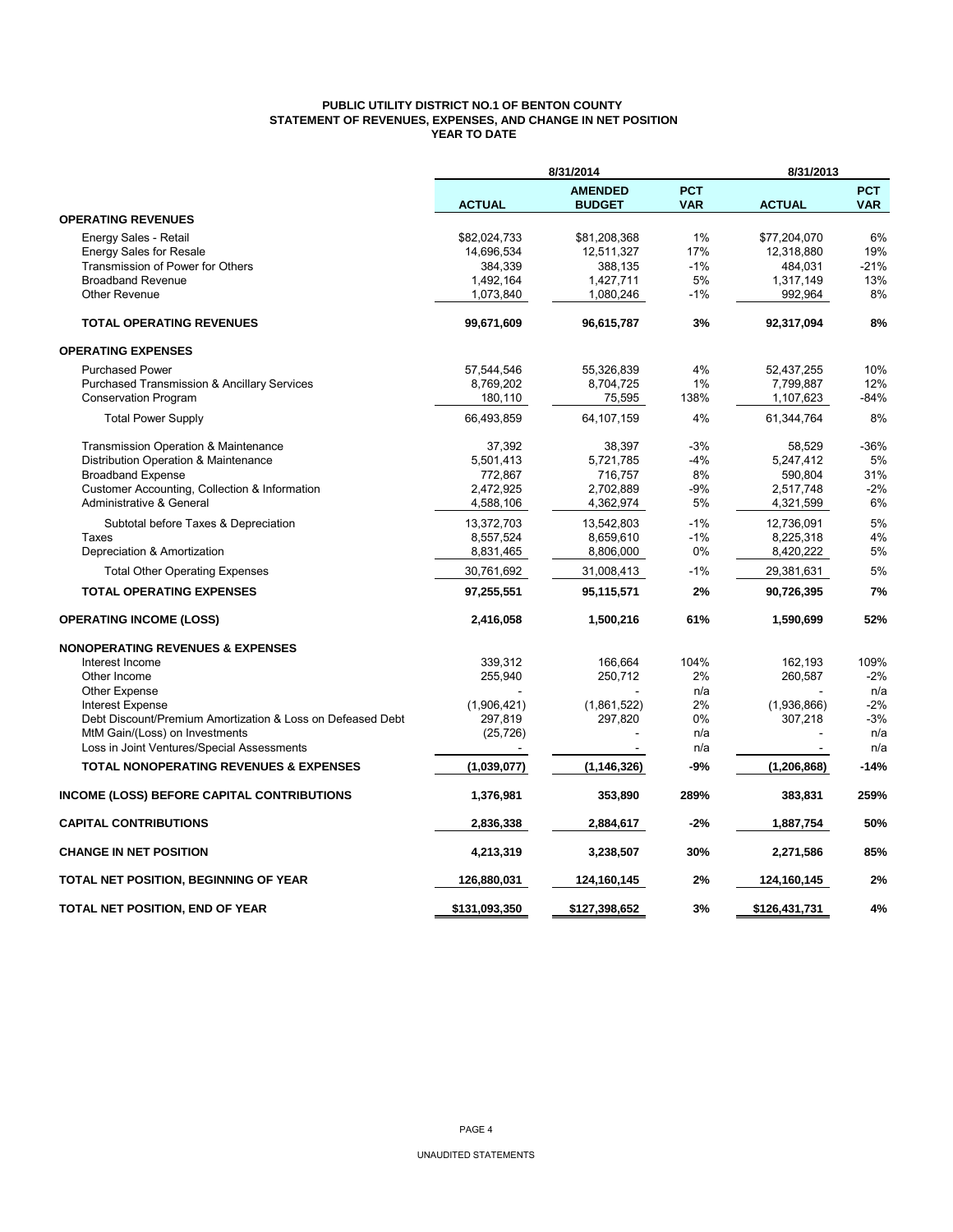#### **PUBLIC UTILITY DISTRICT NO. 1 OF BENTON COUNTY STATEMENT OF REVENUES, EXPENSES, AND CHANGE IN NET POSITION 2014 MONTHLY ACTIVITY**

|                                                        | January     | February     | March          | April       | May          | June         | July                      | August     | September | October | <b>November</b> | December | <b>Total</b>   |
|--------------------------------------------------------|-------------|--------------|----------------|-------------|--------------|--------------|---------------------------|------------|-----------|---------|-----------------|----------|----------------|
| <b>OPERATING REVENUES</b>                              |             |              |                |             |              |              |                           |            |           |         |                 |          |                |
| Energy Sales - Retail                                  | \$9,570,658 | \$10,756,933 | \$9,226,432    | \$8,203,336 | \$8,854,036  | \$11,303,348 | \$12,343,243 \$11,766,747 |            |           |         |                 |          | \$82.024.733   |
| <b>Energy Sales for Resale</b>                         | 2,248,820   | 1,963,427    | 2,678,030      | 2,074,411   | 1,377,048    | 929,623      | 1,149,406                 | 2,275,768  |           |         |                 |          | 14,696,533     |
| Transmission of Power for Others                       | 40,600      | 40,013       | 65,319         | 68,313      | 65,380       | 40,484       | 29,763                    | 34,469     |           |         |                 |          | 384,341        |
| <b>Broadband Revenue</b>                               | 206,073     | 194,972      | 164,809        | 228,860     | 165,657      | 190,281      | 170,005                   | 171,508    |           |         |                 |          | 1,492,165      |
| Other Electric Revenue                                 | 400,780     | 85,779       | 82,640         | 87,625      | 127,017      | 95,047       | 117,496                   | 77,457     |           |         |                 |          | 1,073,841      |
| <b>TOTALOPERATING REVENUES</b>                         | 12,466,931  | 13,041,124   | 12,217,230     | 10,662,545  | 10,589,138   | 12,558,783   | 13,809,913                | 14,325,949 |           |         |                 |          | 99,671,613     |
| <b>OPERATING EXPENSES</b>                              |             |              |                |             |              |              |                           |            |           |         |                 |          |                |
| <b>Purchased Power</b>                                 | 7,220,915   | 8,400,092    | 6,623,623      | 7,020,035   | 5,741,770    | 6,161,667    | 7,604,022                 | 8,772,423  |           |         |                 |          | 57,544,547     |
| <b>Purchased Transmission &amp; Ancillary Services</b> | 1,097,134   | 1,100,788    | 1,119,704      | 1,078,670   | 1,121,017    | 1,048,677    | 1,124,601                 | 1,078,611  |           |         |                 |          | 8,769,202      |
| <b>Conservation Program</b>                            | 40,140      | 23,755       | 172,588        | (181, 153)  | 34,268       | 23,794       | 53,986                    | 12,733     |           |         |                 |          | 180,111        |
| <b>Total Power Supply</b>                              | 8,358,189   | 9,524,635    | 7,915,915      | 7,917,552   | 6,897,055    | 7,234,138    | 8,782,609                 | 9,863,767  |           |         |                 |          | 66,493,860     |
| Transmission Operation & Maintenance                   | 1,124       | 240          | 661            | 7,535       | 19,896       | 3,450        | 1,785                     | 2.702      |           |         |                 |          | 37,393         |
| Distribution Operation & Maintenance                   | 672,360     | 580,990      | 790,836        | 809,174     | 685,371      | 651,869      | 704,806                   | 606,008    |           |         |                 |          | 5,501,414      |
| <b>Broadband Expense</b>                               | 13,608      | 33,899       | 84,104         | 53,060      | 68,575       | 191,397      | 289,646                   | 38,577     |           |         |                 |          | 772,866        |
| Customer Accounting, Collection & Information          | 262,749     | 272,237      | 324,394        | 332,518     | 291,102      | 321,191      | 342,136                   | 326,597    |           |         |                 |          | 2,472,924      |
| Administrative & General                               | 660,115     | 489,273      | 583,036        | 494,050     | 620,911      | 567,578      | 593,133                   | 580,010    |           |         |                 |          | 4,588,106      |
|                                                        |             |              |                |             |              |              |                           |            |           |         |                 |          |                |
| Subtotal before Taxes & Depreciation                   | 1,609,956   | 1,376,639    | 1,783,031      | 1,696,337   | 1,685,855    | 1,735,485    | 1,931,506                 | 1,553,894  |           |         |                 |          | 13,372,703     |
| Taxes                                                  | 1,231,153   | 1,183,730    | 1,053,806      | 894,730     | 905,780      | 1,029,562    | 1,138,157                 | 1,120,606  |           |         |                 |          | 8,557,524      |
| Depreciation & Amortization                            | 1,148,133   | 1,116,906    | 1,102,344      | 1,062,117   | 1,095,914    | 1,099,661    | 1,099,843                 | 1,106,546  |           |         |                 |          | 8,831,464      |
| <b>Total Other Operating Expenses</b>                  | 3,989,242   | 3,677,275    | 3,939,181      | 3,653,184   | 3,687,549    | 3,864,708    | 4,169,506                 | 3,781,046  |           |         |                 |          | 30,761,691     |
| <b>TOTAL OPERATING EXPENSES</b>                        | 12,347,431  | 13,201,910   | 11,855,096     | 11,570,736  | 10,584,604   | 11,098,846   | 12,952,115                | 13,644,813 |           |         |                 |          | 97,255,551     |
| <b>OPERATING INCOME (LOSS)</b>                         | 119,500     | (160, 786)   | 362,134        | (908, 191)  | 4,534        | 1,459,937    | 857,798                   | 681,136    |           |         |                 |          | 2,416,062      |
| <b>NONOPERATING REVENUES &amp; EXPENSES</b>            |             |              |                |             |              |              |                           |            |           |         |                 |          |                |
| Interest Income                                        | 266,831     | (35, 422)    | (104, 942)     | 89,061      | 61,632       | (3,649)      | (21, 479)                 | 61,554     |           |         |                 |          | 313,586        |
| Other Income                                           | 47,668      | 33,233       | 32,273         | 14,980      | 33,752       | 31,344       | 31,345                    | 31,345     |           |         |                 |          | 255,940        |
| Other Expense                                          |             |              | $\sim$         | $\sim$      |              | $\sim$       | $\sim$                    |            |           |         |                 |          |                |
| <b>Interest Expense</b>                                | (235, 611)  | (234, 811)   | (235, 385)     | (237, 480)  | (246, 111)   | (236, 780)   | (236, 352)                | (243, 889) |           |         |                 |          | (1,906,419)    |
| Debt Discount & Expense Amortization                   | 37,227      | 37,227       | 37,227         | 37,227      | 37,227       | 37,227       | 37,227                    | 37,227     |           |         |                 |          | 297,816        |
| Loss in Joint Ventures/Special Assessments             |             |              | $\blacksquare$ | $\sim$      |              |              |                           |            |           |         |                 |          | $\blacksquare$ |
| <b>TOTAL NONOPERATING REV/EXP</b>                      | 116,115     | (199, 773)   | (270, 827)     | (96, 212)   | (113,500)    | (171, 858)   | (189, 259)                | (113, 763) |           |         |                 |          | (1,039,077)    |
| INCOME (LOSS) BEFORE CAPITAL CONTRIBUTIONS             | 235,615     | (360, 559)   | 91,307         | (1,004,403) | (108, 966)   | 1,288,079    | 668,539                   | 567,373    |           |         |                 |          | 1,376,985      |
| <b>CAPITAL CONTRIBUTIONS</b>                           | 21,246      | 42,411       | 112,992        | 129,198     | 44,130       | 198,129      | 2,088,455                 | 199,777    |           |         |                 |          | 2,836,338      |
| <b>CHANGE IN NET POSITION</b>                          | \$256,861   | (\$318, 148) | \$204,299      | (\$875,205) | ( \$64, 836) | \$1,486,208  | \$2,756.994               | \$767.150  | \$0       | \$0     | \$0             | \$0      | \$4,213,323    |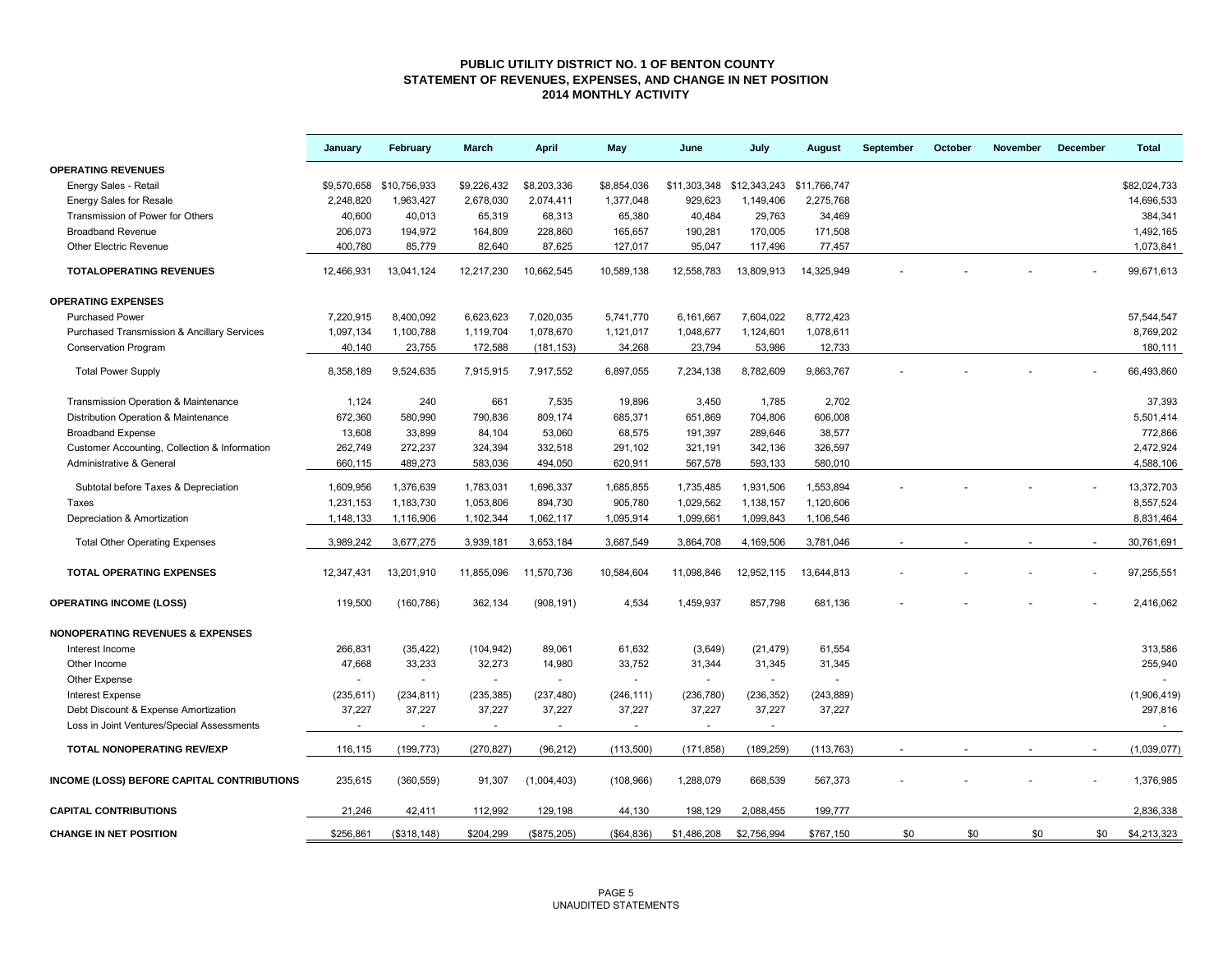#### **PUBLIC UTILITY DISTRICT NO. 1 OF BENTON COUNTY COMPARATIVE STATEMENT OF NET POSITION ASSETS AND DEFERRED OUTFLOWS OF RESOURCES**

|                                                                      |                                                      | Increase/(Decrease)                                  |                                           |
|----------------------------------------------------------------------|------------------------------------------------------|------------------------------------------------------|-------------------------------------------|
|                                                                      |                                                      |                                                      | Percent                                   |
|                                                                      |                                                      |                                                      |                                           |
|                                                                      |                                                      |                                                      |                                           |
| \$28,639,275                                                         | \$25,572,879                                         | \$3,066,396                                          |                                           |
| 9,981,770                                                            | 13,329,279                                           | (3,347,509)                                          |                                           |
| 7,500,000                                                            | 7,500,000                                            |                                                      |                                           |
| 4,000,000                                                            | 4,000,000                                            | $\overline{a}$                                       |                                           |
| 348,813                                                              | 348,813                                              |                                                      |                                           |
| 10,592,249                                                           | 10,366,425                                           | 225,824                                              |                                           |
| 600,000                                                              | 600,000                                              | $\sim$                                               |                                           |
| 86,977                                                               | 102,796                                              | (15, 819)                                            |                                           |
| 627,846                                                              | 823,074                                              | (195, 228)                                           |                                           |
| 3,700,000                                                            | 2,300,000                                            | 1,400,000                                            |                                           |
| 5,086,881                                                            | 4,708,984                                            | 377,896                                              |                                           |
| 516,425                                                              | 148,950                                              | 367,475                                              |                                           |
| 71,680,236                                                           | 69,801,200                                           | 1,879,036                                            | 3%                                        |
|                                                                      |                                                      |                                                      |                                           |
|                                                                      |                                                      |                                                      |                                           |
| 92,019                                                               | 103,974                                              | (11, 955)                                            |                                           |
| 7,850,000                                                            | 8,450,000                                            | (600,000)                                            |                                           |
| 7,795,950                                                            | 8,392,499                                            | (596, 548)                                           |                                           |
| 15,877,986                                                           | 17,086,490                                           | (608, 504)                                           | $-7%$                                     |
|                                                                      |                                                      |                                                      |                                           |
| 3,371,482                                                            | 3,284,331                                            | 87,151                                               |                                           |
| 281,582,586                                                          | 269,795,265                                          | 11,787,321                                           |                                           |
| 4,122,160                                                            | 3,460,484                                            | 661,676                                              |                                           |
| (165, 662, 289)                                                      | (154, 418, 305)                                      | (11, 243, 984)                                       |                                           |
| 123,413,940                                                          | 122, 121, 776                                        | 1,292,164                                            | 1%                                        |
| 139,291,926                                                          | 139,208,266                                          | 83,660                                               | $0\%$                                     |
|                                                                      |                                                      |                                                      | 1%                                        |
|                                                                      |                                                      |                                                      |                                           |
|                                                                      |                                                      |                                                      |                                           |
| 153,502                                                              | 211,490                                              | (57, 988)                                            |                                           |
| Accumulated Decrease in Fair Value of Hedging Derivatives<br>182,708 | 17,842                                               | 164,866                                              |                                           |
| 336,210                                                              | 229,332                                              | 106,878                                              |                                           |
|                                                                      |                                                      |                                                      | 1%                                        |
|                                                                      | 8/31/2014<br>140,017<br>210,972,162<br>\$211,308,372 | 8/31/2013<br>140,017<br>209,009,466<br>\$209,238,798 | <b>Amount</b><br>1,962,696<br>\$2,069,574 |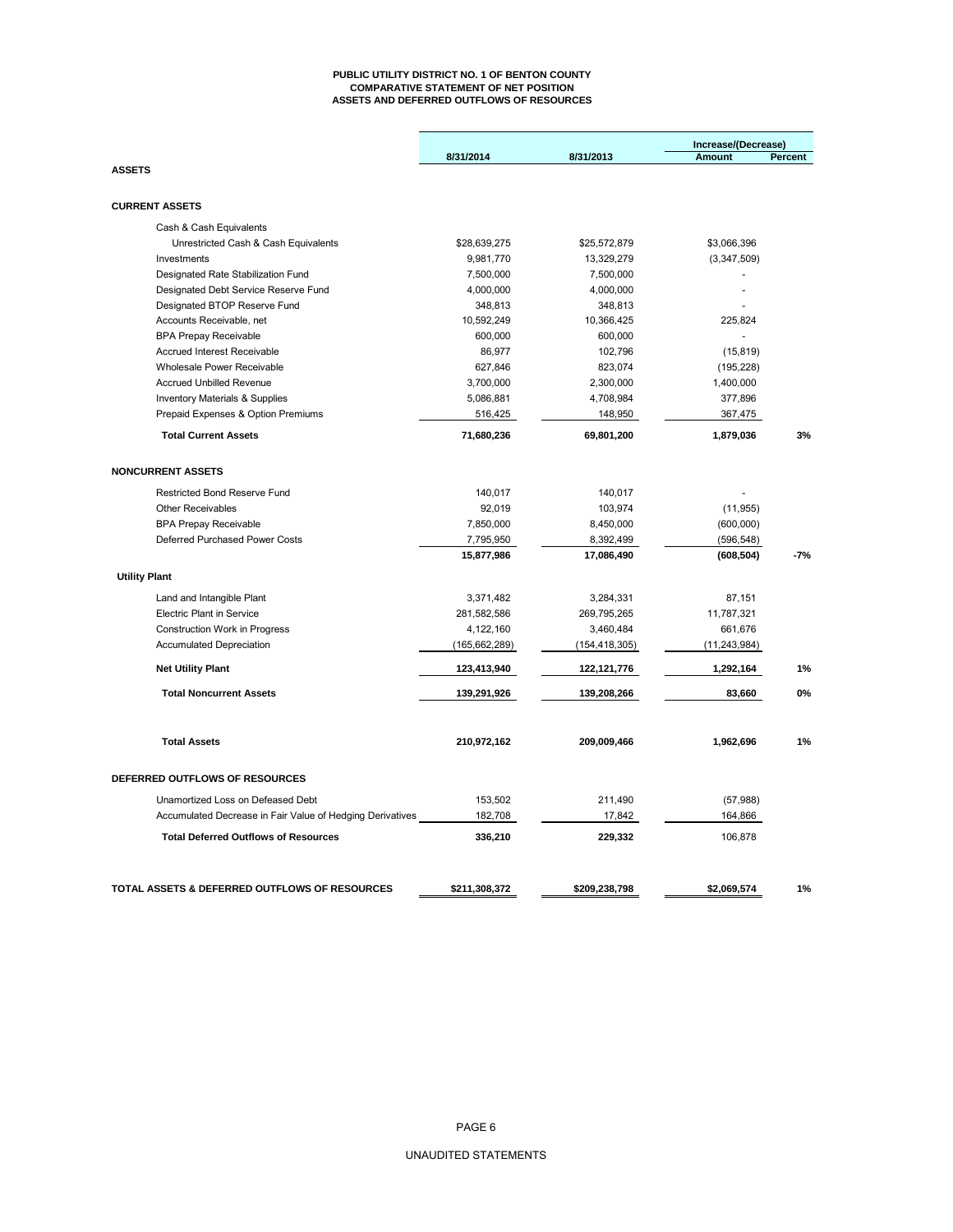#### **PUBLIC UTILITY DISTRICT NO. 1 OF BENTON COUNTY COMPARATIVE STATEMENT OF NET POSITION LIABILITIES AND DEFERRED INFLOWS OF RESOURCES**

|                                                                      |               |               | Increase/(Decrease) |                |
|----------------------------------------------------------------------|---------------|---------------|---------------------|----------------|
|                                                                      | 8/31/2014     | 8/31/2013     | Amount              | <b>Percent</b> |
| <b>LIABILITIES</b>                                                   |               |               |                     |                |
| <b>CURRENT LIABILITIES</b>                                           |               |               |                     |                |
| <b>Warrants Outstanding</b>                                          | \$194,939     | \$245,411     | (\$50,472)          |                |
| <b>Accounts Payable</b>                                              | 8,568,509     | 8,260,773     | 307,736             |                |
| <b>Customer Deposits</b>                                             | 1,391,851     | 1,301,788     | 90,063              |                |
| <b>Accrued Taxes Payable</b>                                         | 2,582,234     | 2,477,117     | 105,117             |                |
| Other Current & Accrued Liabilities                                  | 1,157,515     | 1,196,361     | (38, 846)           |                |
| <b>Accrued Interest Payable</b>                                      | 851,905       | 883,147       | (31, 242)           |                |
| Revenue Bonds, Current Portion                                       | 3,035,000     | 2,940,000     | 95,000              |                |
| <b>Total Current Liabilities</b>                                     | 17,781,952    | 17,304,596    | 477,356             | 3%             |
| <b>NONCURRENT LIABILITIES</b>                                        |               |               |                     |                |
| 2005 Bond Issue                                                      | 1,900,000     | 3,040,000     | (1, 140, 000)       |                |
| 2010 Bond Issue                                                      | 17,345,000    | 17,345,000    |                     |                |
| 2011 Bond Issue                                                      | 34,355,000    | 36,250,000    | (1,895,000)         |                |
| Unamortized Premium & Discount                                       | 3,737,670     | 4,245,910     | (508, 240)          |                |
| <b>Deferred Revenue</b>                                              | 702,562       | 347,946       | 354,616             |                |
| <b>BPA Prepay Incentive Credit</b>                                   | 2,271,053     | 2,432,309     | (161, 256)          |                |
| <b>Other Liabilities</b>                                             | 1,990,102     | 1,691,475     | 298,627             |                |
| <b>Total Noncurrent Liabilities</b>                                  | 62,301,386    | 65,352,640    | (3,051,253)         | -5%            |
| <b>Total Liabilities</b>                                             | 80,083,339    | 82,657,236    | (2,573,898)         | $-3%$          |
| DEFERRED INFLOWS OF RESOURCES                                        |               |               |                     |                |
| Accumulated Increase in Fair Value of Hedging Derivatives            | 131,683       | 149,831       | (18, 148)           |                |
| <b>Total Deferred Inflows of Resources</b>                           | 131,683       | 149,831       | (18, 148)           | $-12%$         |
| <b>NET POSITION</b>                                                  |               |               |                     |                |
| Net Investment in Capital Assets                                     | 63,194,772    | 58,512,356    | 4,682,416           |                |
| <b>Restricted for Debt Service</b>                                   | 140,017       | 140,017       |                     |                |
| Unrestricted                                                         | 67,758,561    | 67,779,357    | (20, 796)           |                |
| <b>Total Net Position</b>                                            | 131,093,350   | 126,431,730   | 4,661,620           | 4%             |
| TOTAL NET POSITION, LIABILITIES AND                                  |               |               |                     |                |
| DEFERRED INFLOWS OF RESOURCES                                        |               |               |                     |                |
|                                                                      | \$211,308,372 | \$209,238,798 | \$2,069,574         | 1%             |
|                                                                      |               |               |                     |                |
| <b>CURRENT RATIO:</b><br>(Current Assets / Current Liabilities)      | 4.03:1        | 4.03:1        |                     |                |
| <b>WORKING CAPITAL:</b><br>(Current Assets less Current Liabilities) | \$53,898,284  | \$52,496,604  | \$1,401,680         | 3%             |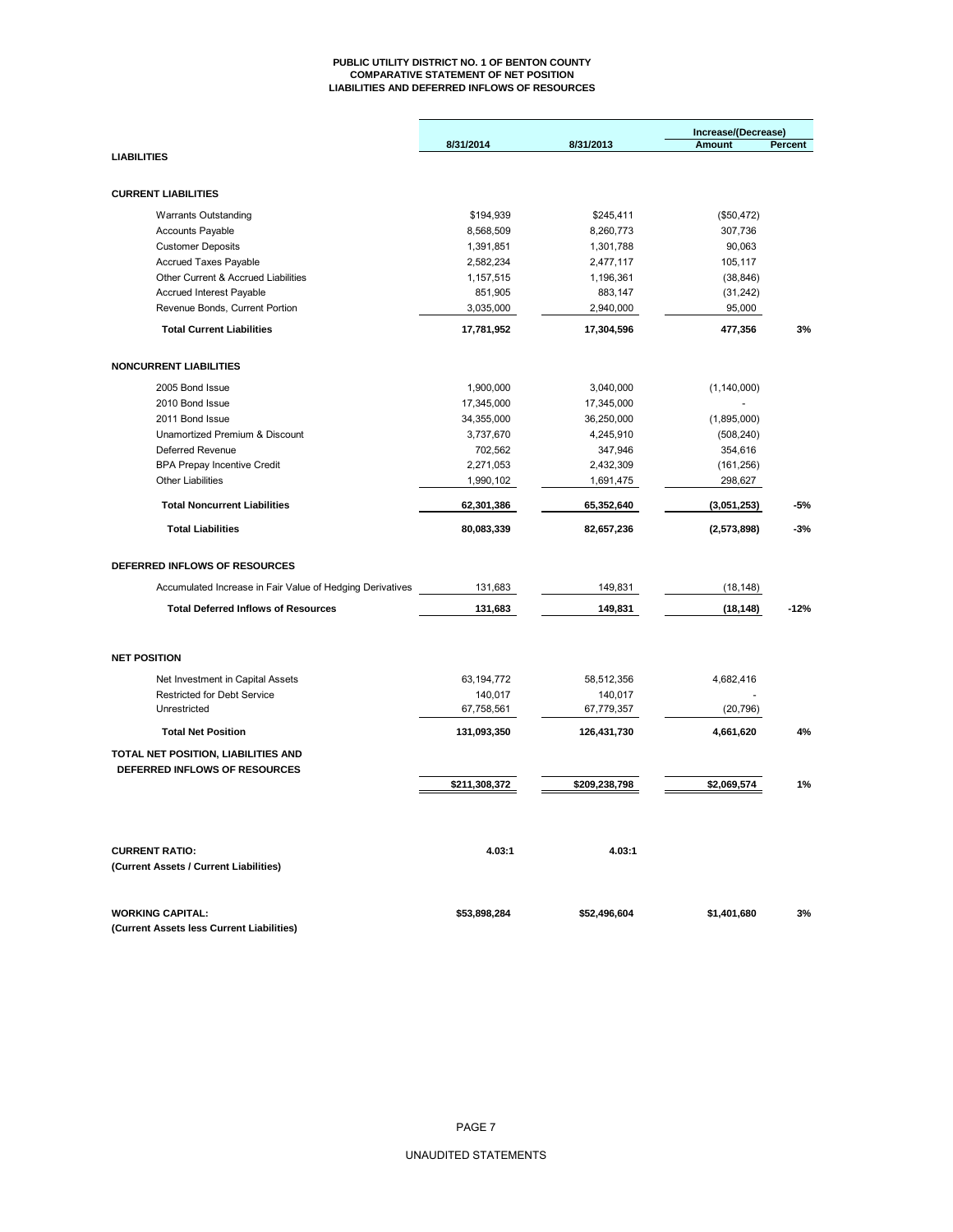#### **PUBLIC UTILITY DISTRICT NO. 1 OF BENTON COUNTY ENERGY STATISTICAL DATA CURRENT MONTH**

|                                                                              | 8/31/2014                 |                          |               | 8/31/2013                |               |  |
|------------------------------------------------------------------------------|---------------------------|--------------------------|---------------|--------------------------|---------------|--|
|                                                                              |                           | <b>AMENDED</b>           | <b>PCT</b>    |                          | <b>PCT</b>    |  |
|                                                                              | <b>ACTUAL</b>             | <b>BUDGET</b>            | <b>VAR</b>    | <b>ACTUAL</b>            | <b>VAR</b>    |  |
| <b>ENERGY SALES RETAIL - REVENUE</b><br>Residential                          | \$4,683,726               | \$3,798,739              | 23%           | \$4,504,011              | 4%            |  |
| <b>Small General Service</b>                                                 | 825,405                   | 791,833                  | 4%            | 807,468                  | 2%            |  |
| <b>Medium General Service</b>                                                | 1,031,576                 | 979,117                  | 5%            | 1,014,642                | 2%            |  |
| Large General Service                                                        | 1,169,334                 | 936,593                  | 25%           | 1,135,306                | 3%            |  |
| Large Industrial                                                             | 265,407                   | 201,815                  | 32%           | 253,460                  | 5%            |  |
| Small Irrigation                                                             | 141,254                   | 193,486                  | $-27%$        | 139,475                  | 1%            |  |
| Large Irrigation                                                             | 2,887,825                 | 5,130,934                | $-44%$        | 2,827,965                | 2%            |  |
| <b>Street Lights</b>                                                         | 17,125                    | 14,608                   | 17%           | 17,707                   | $-3%$         |  |
| <b>Security Lights</b><br><b>Unmetered Accounts</b>                          | 20,304<br>14,039          | 16,941<br>10,256         | 20%<br>37%    | 20,612<br>13,996         | $-1%$<br>0%   |  |
| <b>Billed Revenues Before Taxes</b>                                          | \$11.055.995              | \$12,074,323             | -8%           | \$10.734.641             | 3%            |  |
| <b>City Occupation Taxes</b>                                                 | 494,752                   | 475,501                  | 4%            | 477,541                  | 4%            |  |
| Bad Debt Expense (reduced from 0.25% to 0.2% of retail sales in August 2013) | (24,000)                  | (25, 411)                | $-6%$         | (23,000)                 | 4%            |  |
| <b>Unbilled Revenue</b>                                                      | 240,000                   | 240,000                  | 0%            | (900, 000)               | $-127%$       |  |
| <b>TOTAL SALES - REVENUE</b>                                                 | \$11,766,747              | \$12,764,413             | -8%           | \$10,289,182             | 14%           |  |
| <b>ENERGY SALES RETAIL - kWh</b>                                             |                           |                          |               |                          |               |  |
| Residential                                                                  | 62,101,272                | 57,320,751               | 8%            | 59,463,795               | 4%            |  |
| <b>Small General Service</b>                                                 | 12,390,218                | 11,838,755               | 5%            | 12,097,199               | 2%            |  |
| <b>Medium General Service</b>                                                | 17, 145, 841              | 17,644,564               | $-3%$         | 16,943,765               | 1%            |  |
| Large General Service<br>Large Industrial                                    | 21,264,420<br>6,258,875   | 21,140,074<br>6,922,582  | 1%<br>$-10%$  | 20,956,543<br>6,052,520  | 1%<br>3%      |  |
| Small Irrigation                                                             | 2,988,591                 | 3,178,228                | $-6%$         | 2,941,397                | 2%            |  |
| Large Irrigation                                                             | 67,085,339                | 79,407,135               | $-16%$        | 66,591,892               | 1%            |  |
| <b>Street Lights</b>                                                         | 225,640                   | 231,365                  | $-2%$         | 229.209                  | $-2%$         |  |
| <b>Security Lights</b>                                                       | 114,623                   | 89.568                   | 28%           | 104,948                  | 9%            |  |
| <b>Unmetered Accounts</b>                                                    | 249,106                   | 246,710                  | 1%            | 247,676                  | 1%            |  |
| <b>TOTAL kWh BILLED</b>                                                      | 189,823,925               | 198,019,732              | -4%           | 185,628,944              | 2%            |  |
| <b>NET POWER COST</b>                                                        |                           |                          |               |                          |               |  |
| <b>BPA Power Costs</b>                                                       |                           |                          |               |                          |               |  |
| Slice<br><b>Block</b>                                                        | \$2,563,915<br>2,275,151  | \$2,687,243              | $-5%$<br>22%  | \$2,522,606              | 2%<br>6%      |  |
| Subtotal                                                                     | 4,839,066                 | 1,867,263<br>4,554,506   | 6%            | 2,138,751<br>4,661,357   | 4%            |  |
| <b>Other Power Purchases</b>                                                 | 2,209,132                 | 3,805,990                | $-42%$        | 1,244,672                | 77%           |  |
| Frederickson                                                                 | 1,724,225                 | 2,704,843                | $-36%$        | 1,728,752                | 0%            |  |
| Transmission                                                                 | 745,029                   | 782,696                  | $-5%$         | 639,662                  | 16%           |  |
| Ancillary                                                                    | 333,582                   | 578,675                  | $-42%$        | 333,383                  | 0%            |  |
| <b>Conservation Program</b>                                                  | 12,733                    | (696, 660)               | $-102%$       | 130,075                  | -90%          |  |
| <b>Gross Power Costs</b>                                                     | 9,863,767                 | 11,730,050               | $-16%$        | 8,737,901                | 13%           |  |
| Less Sales for Resale-Energy                                                 | (2, 196, 005)             | (4,341,278)              | $-49%$        | (1,572,678)              | 40%           |  |
| Less Sales for Resale-Gas<br>Less Transmission of Power for Others           | (79, 763)<br>(34, 469)    | (96, 469)                | n/a<br>$-64%$ | (53,000)                 | n/a<br>$-35%$ |  |
| <b>NET POWER COSTS</b>                                                       | $\overline{57}, 553, 530$ | \$7,292,303              | 4%            | \$7,112,223              | 6%            |  |
| <b>NET POWER - kWh</b>                                                       |                           |                          |               |                          |               |  |
| <b>BPA Power Costs</b>                                                       |                           |                          |               |                          |               |  |
| Slice                                                                        | 75,888,000                | 54,502,940               | 39%           | 78,269,000               | $-3%$         |  |
| RIOCK                                                                        | 97,109,000                | 97,109,675               | U%            | 91,847,000               | 6%            |  |
| Subtotal                                                                     | 172,997,000               | 151,612,615              | 14%           | 170,116,000              | 2%            |  |
| <b>Other Power Purchases</b><br>Frederickson                                 | 41,618,889<br>32,424,000  | 42,104,349<br>20,800,000 | $-1%$         | 27,609,858<br>34,357,000 | 51%<br>-6%    |  |
| Gross Power kWh                                                              | 247,039,889               | 214,516,964              | 56%<br>15%    | 232,082,858              | 6%            |  |
| Less Sales for Resale                                                        | (55,927,000)              | (26, 480, 000)           | 111%          | (42, 153, 000)           | 33%           |  |
| Less Transmission Losses/Imbalance                                           | (3,334,000)               | (2, 138, 348)            | 56%           | (3,213,000)              | 4%            |  |
| <b>NET POWER - kWh</b>                                                       | 187,778,889               | 185,898,616              | 1%            | 186,716,858              | 1%            |  |
| <b>COST PER MWh: (dollars)</b>                                               |                           |                          |               |                          |               |  |
| Gross Power Cost (average)                                                   | \$39.93                   | \$54.68                  | $-27%$        | \$37.65                  | 6%            |  |
| Net Power Cost                                                               | \$40.23                   | \$39.23                  | 3%            | \$38.09                  | 6%            |  |
| <b>BPA Power Cost</b><br>Sales for Resale                                    | \$27.97<br>\$39.27        | \$30.04<br>\$0.00        | -7%<br>n/a    | \$27.40<br>\$37.31       | 2%<br>5%      |  |
| <b>ACTIVE SERVICE AGREEMENTS:</b>                                            |                           |                          |               |                          |               |  |
| Residential                                                                  | 41,799                    |                          |               | 41,405                   | 1%            |  |
| <b>Small General Service</b>                                                 | 4,745                     |                          |               | 4,694                    | 1%            |  |
| <b>Medium General Service</b>                                                | 754                       |                          |               | 748                      | 1%            |  |
| Large General Service                                                        | 149                       |                          |               | 143                      | 4%            |  |
| Large Industrial                                                             | 3                         |                          |               | 3                        | 0%            |  |
| Small Irrigation                                                             | 562                       |                          |               | 569                      | $-1%$         |  |
| Large Irrigation                                                             | 229                       |                          |               | 220                      | 4%            |  |
| <b>Street Lights</b>                                                         | 9                         |                          |               | 9                        | 0%            |  |
| <b>Security Lights</b><br><b>Unmetered Accounts</b>                          | 1,489<br>359              |                          |               | 1,494<br>355             | 0%<br>1%      |  |
| <b>TOTAL</b>                                                                 | 50,098                    |                          |               | 49,640                   | 1%            |  |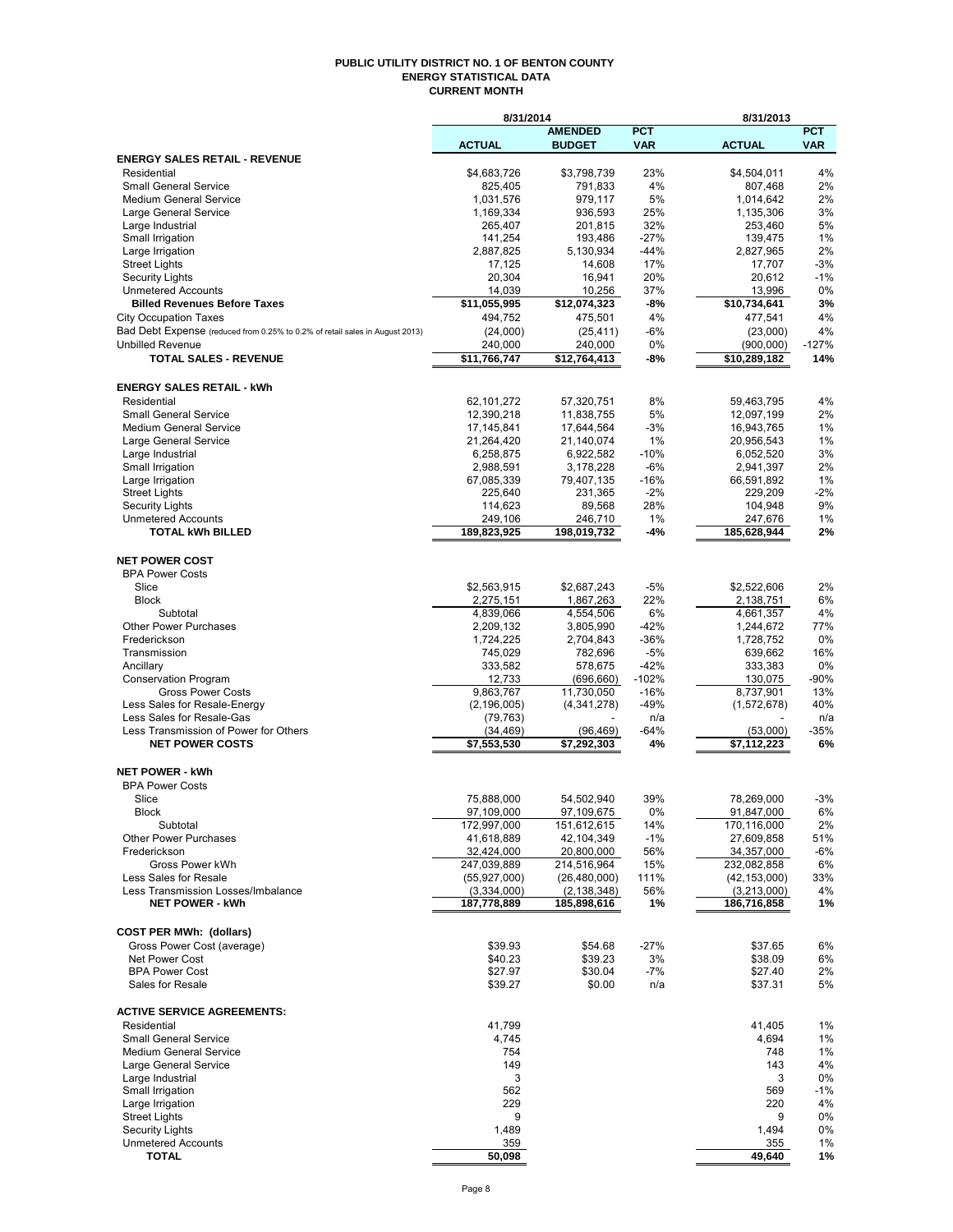#### **PUBLIC UTILITY DISTRICT NO. 1 OF BENTON COUNTY ENERGY STATISTICAL DATA YEAR TO DATE**

|                                                                              | 8/31/2014                 |                            | 8/31/2013     |                          |             |  |
|------------------------------------------------------------------------------|---------------------------|----------------------------|---------------|--------------------------|-------------|--|
|                                                                              |                           | <b>AMENDED</b>             | <b>PCT</b>    |                          | <b>PCT</b>  |  |
| <b>ENERGY SALES RETAIL - REVENUE</b>                                         | <b>ACTUAL</b>             | <b>BUDGET</b>              | <b>VAR</b>    | <b>ACTUAL</b>            | <b>VAR</b>  |  |
| Residential                                                                  | \$36,380,765              | \$35,853,945               | 1%            | \$35,141,252             | 4%          |  |
| <b>Small General Service</b>                                                 | 5,685,524                 | 5,629,865                  | 1%            | 5,546,623                | 3%          |  |
| <b>Medium General Service</b>                                                | 7,692,050                 | 7,652,947                  | 1%            | 7,401,223                | 4%          |  |
| Large General Service                                                        | 8,479,057                 | 8,333,768                  | 2%            | 8,299,517                | 2%          |  |
| Large Industrial                                                             | 2,132,423                 | 2,173,939                  | $-2%$         | 2,153,527                | $-1%$       |  |
| Small Irrigation                                                             | 754,751                   | 744,531                    | 1%            | 702,687                  | 7%          |  |
| Large Irrigation                                                             | 18,005,824                | 17,919,739                 | 0%            | 15,901,823               | 13%         |  |
| <b>Street Lights</b>                                                         | 140,052                   | 140,226<br>161,661         | 0%<br>$-2%$   | 139,060<br>162,159       | 1%<br>$-2%$ |  |
| <b>Security Lights</b><br><b>Unmetered Accounts</b>                          | 158,473<br>112,057        | 113,303                    | $-1%$         | 111,391                  | 1%          |  |
| <b>Billed Revenues Before Taxes</b>                                          | \$79,540,976              | \$78,723,925               | 1%            | \$75,559,261             | 5%          |  |
| <b>City Occupation Taxes</b>                                                 | 3,654,757                 | 3,657,216                  | 0%            | 3,538,809                | 3%          |  |
| Bad Debt Expense (reduced from 0.25% to 0.2% of retail sales in August 2013) | (171,000)                 | (172, 773)                 | $-1%$         | (197,000)                | $-13%$      |  |
| <b>Unbilled Revenue</b>                                                      | (1,000,000)               | (1,000,000)                | 0%            | (1,697,000)              | $-41%$      |  |
| <b>TOTAL SALES - REVENUE</b>                                                 | \$82,024,733              | \$81,208,368               | 1%            | \$77,204,070             | 6%          |  |
|                                                                              |                           |                            |               |                          |             |  |
| <b>ENERGY SALES RETAIL - kWh</b>                                             |                           |                            |               |                          |             |  |
| Residential                                                                  | 481,332,752               | 476,150,596                | 1%            | 463,226,316              | 4%          |  |
| <b>Small General Service</b>                                                 | 84,181,693                | 82,082,054                 | 3%            | 82,029,495               | 3%          |  |
| <b>Medium General Service</b>                                                | 120,073,940               | 120,373,447                | 0%            | 115,715,925              | 4%          |  |
| Large General Service                                                        | 145,756,400<br>48.560.295 | 143,581,307                | 2%            | 142,520,370              | 2%<br>$-1%$ |  |
| Large Industrial<br>Small Irrigation                                         | 13,815,367                | 49,828,701<br>11,780,835   | $-3%$<br>17%  | 49,061,310<br>12,600,284 | 10%         |  |
| Large Irrigation                                                             | 386,105,080               | 338,963,849                | 14%           | 338,031,910              | 14%         |  |
| <b>Street Lights</b>                                                         | 1,818,593                 | 1,898,048                  | $-4%$         | 1,833,548                | $-1%$       |  |
| <b>Security Lights</b>                                                       | 838,834                   | 716.750                    | 17%           | 841,033                  | 0%          |  |
| <b>Unmetered Accounts</b>                                                    | 1,984,078                 | 1,971,063                  | 1%            | 1,972,840                | 1%          |  |
| <b>TOTAL kWh BILLED</b>                                                      | 1,284,467,032             | 1,227,346,650              | 5%            | 1,207,833,031            | 6%          |  |
|                                                                              |                           |                            |               |                          |             |  |
| <b>NET POWER COST</b>                                                        |                           |                            |               |                          |             |  |
| <b>BPA Power Costs</b>                                                       |                           |                            |               |                          |             |  |
| Slice                                                                        | \$21,005,046              | \$21,497,951               | $-2%$         | \$21,124,385             | $-1%$       |  |
| <b>Block</b>                                                                 | 15,666,101                | 15,258,348                 | 3%            | 13,645,269               | 15%         |  |
| Subtotal                                                                     | 36,671,147                | 36,756,299                 | 0%            | 34,769,654               | 5%          |  |
| Other Power Purchases<br>Frederickson                                        | 12,106,084                | 8,515,689                  | 42%<br>$-13%$ | 10,217,370               | 18%<br>18%  |  |
| Transmission                                                                 | 8,767,315<br>5,939,989    | 10,054,850<br>5,951,895    | 0%            | 7,450,231<br>5,135,098   | 16%         |  |
| Ancillary                                                                    | 2,829,214                 | 2,752,829                  | 3%            | 2,664,789                | 6%          |  |
| Generation                                                                   |                           |                            | n/a           |                          | n/a         |  |
| <b>Conservation Program</b>                                                  | 180,110                   | 75,595                     | 138%          | 1,107,623                | $-84%$      |  |
| <b>Gross Power Costs</b>                                                     | 66,493,859                | $\overline{64}$ , 107, 159 | 4%            | 61,344,764               | 8%          |  |
| Less Sales for Resale-Energy                                                 | (14,041,399)              | (12, 511, 327)             | 12%           | (12, 318, 880)           | 14%         |  |
| Less Sales for Resale-Gas                                                    | (655, 134)                |                            | n/a           |                          | n/a         |  |
| Less Transmission of Power for Others                                        | (384, 339)                | (388, 135)                 | $-1%$         | (484, 031)               | $-21%$      |  |
| <b>NET POWER COSTS</b>                                                       | \$51,412,986              | \$51,207,696               | 0%            | \$48,541,853             | 6%          |  |
| <b>NET POWER - kWh</b>                                                       |                           |                            |               |                          |             |  |
| <b>BPA Power Costs</b>                                                       |                           |                            |               |                          |             |  |
| Slice                                                                        | 794,504,000               | 666,127,333                | 19%           | 748,880,000              | 6%          |  |
| <b>Block</b>                                                                 | 641,096,000               | 641,103,690                | 0%            | 606,358,000              | 6%          |  |
| Subtotal                                                                     | 1,435,600,000             | 1,307,231,023              | 10%           | 1,355,238,000            | 6%          |  |
| <b>Other Power Purchases</b>                                                 | 296,247,321               | 151,892,142                | 95%           | 267,468,057              | 11%         |  |
| Frederickson                                                                 | 87,886,000                | 133,200,000                | $-34%$        | 76,726,000               | 15%         |  |
| Generation                                                                   |                           |                            | n/a           |                          | n/a         |  |
| Gross Power kWh                                                              | 1,819,733,321             | 1,592,323,165              | 14%           | 1,699,432,057            | 7%          |  |
| Less Sales for Resale                                                        | (491, 341, 000)           | (276, 967, 839)            | 77%           | (430, 386, 000)          | 14%         |  |
| Less Transmission Losses/Imbalance<br><b>NET POWER - kWh</b>                 | (25, 101, 000)            | (18, 801, 468)             | 34%           | (23,002,000)             | 9%          |  |
|                                                                              | 1,303,291,321             | 1,296,553,858              | 1%            | 1,246,044,057            | 5%          |  |
| <b>COST PER MWh: (dollars)</b>                                               |                           |                            |               |                          |             |  |
| Gross Power Cost (average)                                                   | \$36.54                   | \$40.26                    | $-9%$         | \$36.10                  | 1%          |  |
| Net Power Cost                                                               | \$39.45                   | \$39.50                    | 0%            | \$38.96                  | 1%          |  |
| <b>BPA Power Cost</b>                                                        | \$25.54                   | \$28.12                    | $-9%$         | \$25.66                  | 0%          |  |
| Sales for Resale                                                             | \$28.58                   | \$20.89                    | 37%           | \$28.62                  | 0%          |  |
|                                                                              |                           |                            |               |                          |             |  |
| <b>AVERAGE ACTIVE SERVICE AGREEMENTS:</b>                                    |                           |                            |               |                          |             |  |
| Residential                                                                  | 41,664                    |                            |               | 41,240                   | 1%          |  |
| <b>Small General Service</b>                                                 | 4,728                     |                            |               | 4,674                    | 1%          |  |
| <b>Medium General Service</b>                                                | 753                       |                            |               | 743                      | 1%          |  |
| Large General Service<br>Large Industrial                                    | 147<br>3                  |                            |               | 144<br>3                 | 2%<br>0%    |  |
| Small Irrigation                                                             | 563                       |                            |               | 563                      | 0%          |  |
| Large Irrigation                                                             | 223                       |                            |               | 203                      | 10%         |  |
| <b>Street Lights</b>                                                         | 9                         |                            |               | 9                        | 0%          |  |
| <b>Security Lights</b>                                                       | 1,495                     |                            |               | 1,483                    | $1\%$       |  |
| <b>Unmetered Accounts</b>                                                    | 358                       |                            |               | 354                      | 1%          |  |
| TOTAL                                                                        | 49,943                    |                            |               | 49,416                   | 1%          |  |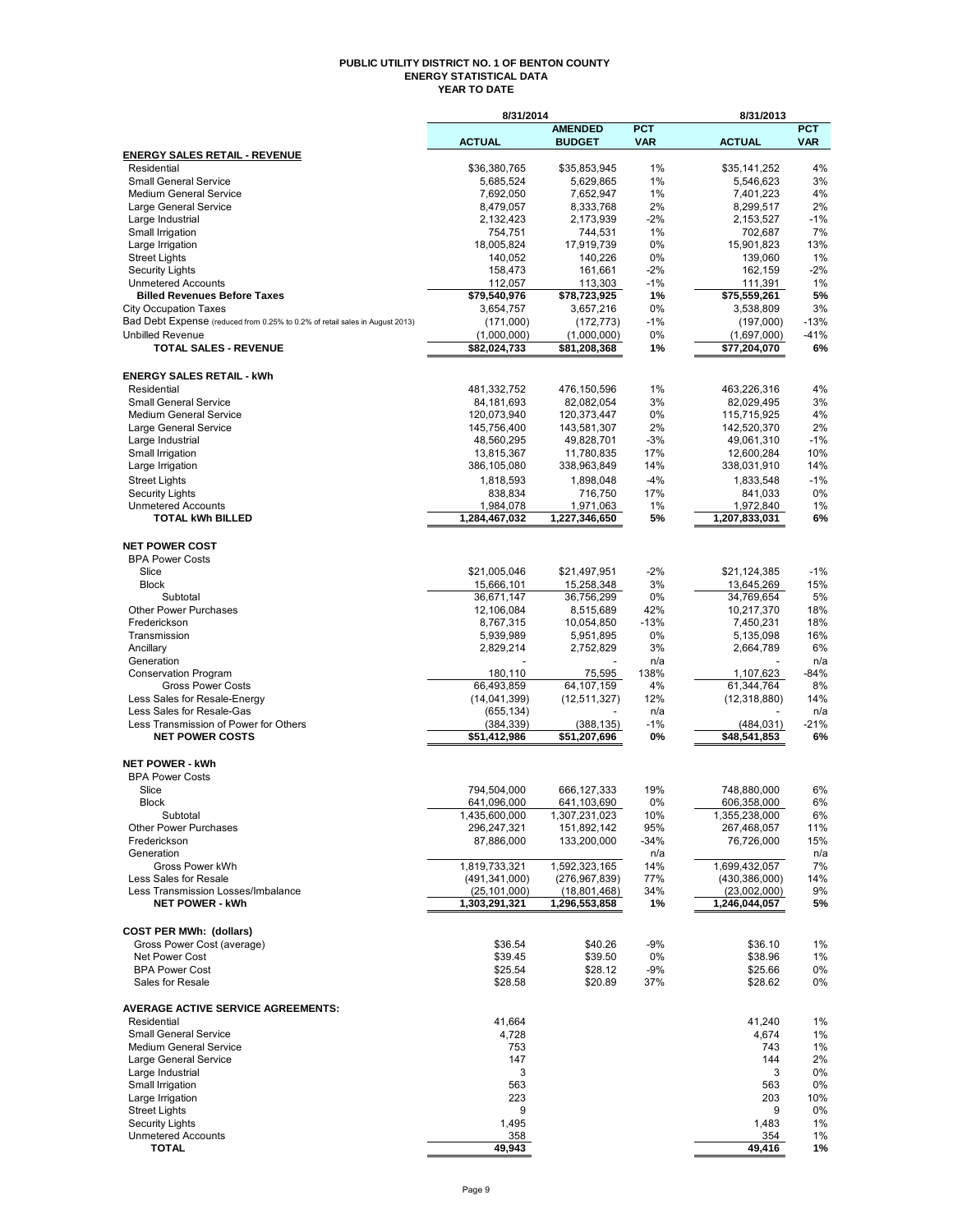#### **PUBLIC UTILITY DISTRICT NO. 1 OF BENTON COUNTY KWH SALES MONTHLY ACTIVITY**

|                               | January                | February               | March                  | April                  | May                    | June                   | July                   | August                 | September    | October    | November     | December       | Total                    |
|-------------------------------|------------------------|------------------------|------------------------|------------------------|------------------------|------------------------|------------------------|------------------------|--------------|------------|--------------|----------------|--------------------------|
| Residential                   |                        |                        |                        |                        |                        |                        |                        |                        |              |            |              |                |                          |
| 2010                          | 90,401,297             | 62,193,032             | 53,340,924             | 52,167,129             | 41,358,640             | 36.991.324             | 46,276,194             | 56,798,929             | 45,223,487   | 39,318,660 | 47, 167, 407 | 83,538,257     | 654,775,280              |
| 2011                          | 87,928,561             | 74,994,510             | 66,362,298             | 56,496,440             | 44,658,070             | 38,780,815             | 45,214,732             | 49,562,439             | 53,301,689   | 40,235,412 | 51,381,140   | 79,037,233     | 687,953,339              |
| 2012                          | 88,212,383             | 80,652,978             | 57,019,446             | 49,435,721             | 40,022,618             | 41,521,205             | 46,830,893             | 57,987,360             | 50,232,442   | 36,528,055 | 52,822,005   | 66,753,204     | 668,018,310              |
| 2013                          | 85,933,904             | 77,488,047             | 56,513,417             | 48,071,841             | 41,520,865             | 42,301,535             | 51,932,912             | 59,463,795             | 53,272,213   | 41,006,176 | 52,879,427   | 87,502,483     | 697,886,615              |
| 2014                          | 90,995,045             | 86,856,866             | 61,276,449             | 46,126,349             | 38,751,097             | 43,347,010             | 51,878,664             | 62,101,272             |              |            |              |                | 481,332,752              |
| <b>Small General Service</b>  |                        |                        |                        |                        |                        |                        |                        |                        |              |            |              |                |                          |
| 2010                          | 11,298,796             | 9,359,091              | 8,325,664              | 8,910,446              | 8,119,117              | 9,131,977              | 9,264,244              | 11,772,305             | 9,928,289    | 8,493,299  | 7,952,158    | 10,927,613     | 113,482,999              |
| 2011                          | 11,059,833             | 10,192,630             | 9,181,231              | 9,382,413              | 9,157,991              | 9,277,162              | 10,078,685             | 10,533,804             | 10,921,485   | 9,047,075  | 8,522,751    | 10,983,138     | 118,338,198              |
| 2012                          | 11,620,253             | 11,081,244             | 8,731,569              | 8,613,151              | 9,186,607              | 9,378,977              | 10,247,220             | 11,671,124             | 11,202,911   | 8,464,869  | 9,293,606    | 9,929,524      | 119,421,055              |
| 2013                          | 11,394,724             | 10,700,711             | 8,862,866              | 8,958,701              | 9,285,161              | 9,833,210              | 10,896,923             | 12,097,199             | 11,379,590   | 8,965,721  | 9,306,967    | 11,245,947     | 122,927,720              |
| 2014                          | 12,002,884             | 11,773,687             | 9,247,968              | 8,838,271              | 8,960,528              | 10,069,805             | 10,898,332             | 12,390,218             |              |            |              |                | 84, 181, 693             |
| <b>Medium General Service</b> |                        |                        |                        |                        |                        |                        |                        |                        |              |            |              |                |                          |
| 2010                          | 14,902,921             | 13,314,190             | 12,537,015             | 13,120,661             | 12,944,989             | 14,180,341             | 14,246,821             | 16,794,209             | 14,755,524   | 14,240,649 | 13,708,861   | 16,121,462     | 170,867,643              |
| 2011                          | 15,884,076             | 14,063,566             | 13,241,633             | 14,443,388             | 14, 171, 832           | 13,508,596             | 14,835,014             | 15,898,300             | 16,378,392   | 13,612,489 | 12,898,272   | 16,527,877     | 175,463,435              |
| 2012                          | 15,995,754             | 14,843,947             | 12,863,785             | 13,464,357             | 13,553,914             | 14,103,136             | 14,973,817             | 16,437,847             | 16,513,370   | 14,079,820 | 14,709,116   | 14,459,816     | 175,998,679              |
| 2013                          | 15,375,716             | 14,629,522             | 12,714,807             | 13,158,263             | 13,461,961             | 14,198,240             | 15,233,651             | 16,943,765             | 16, 157, 388 | 14,583,038 | 14,990,108   | 15,803,535     | 177,249,994              |
| 2014                          | 16,255,765             | 16,174,267             | 13,320,761             | 13,438,288             | 13,403,247             | 14,808,800             | 15,526,971             | 17,145,841             |              |            |              |                | 120,073,940              |
| <b>Large General Service</b>  |                        |                        |                        |                        |                        |                        |                        |                        |              |            |              |                |                          |
| 2010                          | 19,010,500             | 17,541,520             | 16,854,980             | 18,160,760             | 16,381,580             | 17,513,200             | 17,387,620             | 20,804,880             | 19,173,218   | 20,426,577 | 16,918,637   | 18,512,888     | 218,686,360              |
| 2011                          | 16,667,038             | 16,211,666             | 15,328,400             | 17,016,972             | 16,378,040             | 16,603,740             | 17,087,020             | 17,842,100             | 20,127,280   | 18,812,860 | 16,068,160   | 21,525,480     | 209,668,756              |
| 2012                          | 17,752,480             | 17,246,280             | 15,614,938             | 17,276,652             | 17,948,285             | 17,269,044             | 17,262,035             | 20,169,040             | 19,875,000   | 19,266,300 | 20,172,401   | 17,524,790     | 217, 377, 245            |
| 2013                          | 18,363,206             | 16,370,904             | 16,064,720             | 17,280,008             | 17,300,043             | 17,480,703             | 18,704,243             | 20,956,543             | 20,230,220   | 19,362,880 | 19,518,760   | 17,683,240     | 219,315,470              |
| 2014                          | 18,043,140             | 18,004,500             | 16,529,440             | 16,641,080             | 17,175,060             | 18,408,820             | 19,689,940             | 21,264,420             |              |            |              |                | 145,756,400              |
| Large Industrial              |                        |                        |                        |                        |                        |                        |                        |                        |              |            |              |                |                          |
| 2010                          | 6,226,555              | 2,227,330              | 5,627,800              | 5,390,705              | 4,714,640              | 4,859,035              | 5,872,735              | 6,107,230              | 3,465,780    | 1,323,980  | 3,398,080    | 6,150,790      | 55,364,660               |
| 2011                          | 6,299,710              | 4,802,485              | 6,254,835              | 4,856,705              | 6,011,530              | 5,928,790              | 6,292,475              | 6,387,425              | 5,827,005    | 3,302,090  | 2,967,790    | 6,479,970      | 65,410,810               |
| 2012<br>2013                  | 6,484,220              | 5,701,260              | 6,243,370              | 6,036,840              | 5,596,185              | 5,463,635              | 5,815,140              | 6,333,690              | 4,362,805    | 6,313,930  | 6,307,555    | 5,916,535      | 70,575,165<br>69,802,779 |
| 2014                          | 6,303,530<br>6,203,055 | 5,690,550<br>5,695,020 | 5,970,720<br>6,141,110 | 6,363,470<br>5,917,690 | 6,331,645<br>6,227,320 | 6,273,940<br>6,005,800 | 6,074,935<br>6,111,425 | 6,052,520<br>6,258,875 | 3,037,994    | 6,374,590  | 4,922,960    | 6,405,925      | 48,560,295               |
| <b>Small Irrigation</b>       |                        |                        |                        |                        |                        |                        |                        |                        |              |            |              |                |                          |
| 2010                          | 3,396                  | 2,521                  | 483,824                | 1,399,009              | 1,838,477              | 1,849,940              | 2,883,755              | 2,863,673              | 2,013,784    | 1,060,170  | 19,954       | 27,645         | 14,446,148               |
| 2011                          | 3,723                  | 2,907                  | 337,065                | 903,922                | 1,753,860              | 2,125,131              | 2,842,380              | 3,157,391              | 2,260,605    | 1,098,718  | 113,937      | 6,895          | 14,606,534               |
| 2012                          | 98                     | 8                      | 300,470                | 947,657                | 2,146,900              | 2,179,098              | 3,052,837              | 3,270,042              | 2,207,181    | 1,058,286  | 2,284        | $\overline{7}$ | 15,164,868               |
| 2013                          | 101                    |                        | 480,748                | 1,347,003              | 2,288,143              | 2,390,103              | 3,152,789              | 2,941,397              | 1,826,383    | 742,890    | 41,696       | 30             | 15,211,283               |
| 2014                          |                        |                        | 566,022                | 1,370,794              | 2,487,573              | 2,926,545              | 3,475,842              | 2,988,591              |              |            |              |                | 13,815,367               |
| <b>Large Irrigation</b>       |                        |                        |                        |                        |                        |                        |                        |                        |              |            |              |                |                          |
| 2010                          | 251,961                | 245,201                | 14,015,664             | 30,160,039             | 44,624,155             | 62,095,079             | 92,003,942             | 70,557,508             | 25,081,761   | 13,694,765 | 3,529,354    | 615,864        | 356,875,293              |
| 2011                          | 58,069                 | 431,210                | 4,512,419              | 21,126,273             | 36,909,547             | 72,058,616             | 86,862,127             | 84,616,557             | 40,855,201   | 14,327,819 | 5,400,066    | 234,854        | 367,392,758              |
| 2012                          | 527,285                | 661,067                | 6,815,749              | 22,601,004             | 63,674,660             | 58,919,819             | 83,415,022             | 75,956,400             | 37,124,484   | 18,674,352 | 1,931,662    | 271,944        | 370,573,448              |
| 2013                          | 259,061                | 415,476                | 10,346,643             | 24,726,514             | 62,939,428             | 75,510,554             | 97,242,342             | 66,591,892             | 27,504,705   | 18,933,975 | 5,069,220    | (2, 131, 722)  | 387,408,088              |
| 2014                          | 247,328                | 266,769                | 11,959,400             | 40,053,677             | 68,929,139             | 94,789,557             | 102,773,871            | 67,085,339             |              |            |              |                | 386,105,080              |
| <b>Street Lights</b>          |                        |                        |                        |                        |                        |                        |                        |                        |              |            |              |                |                          |
| 2010                          | 359,359                | 359,449                | 360,313                | 361,789                | 361,879                | 362,059                | 362,059                | 362,131                | 362,059      | 362,419    | 362,383      | 363,535        | 4,339,434                |
| 2011                          | 447,437                | 447,617                | 447,617                | 447,905                | 447,905                | 471,089                | 471,071                | 469,991                | 469,991      | 470,063    | 470,675      | 470,680        | 5,532,041                |
| 2012                          | 432,872                | 432,872                | 398,337                | 356,249                | 346,935                | 339,628                | 339,628                | 327,569                | 309,982      | 300,873    | 285,170      | 266,257        | 4,136,372                |
| 2013                          | 229,267                | 229,267                | 229,161                | 229,161                | 229,161                | 229,161                | 229,161                | 229,209                | 229,209      | 229,245    | 229,395      | 229,425        | 2,750,822                |
| 2014                          | 229,425                | 229,425                | 229,515                | 229,515                | 225,070                | 224,939                | 225,064                | 225,640                |              |            |              |                | 1,818,593                |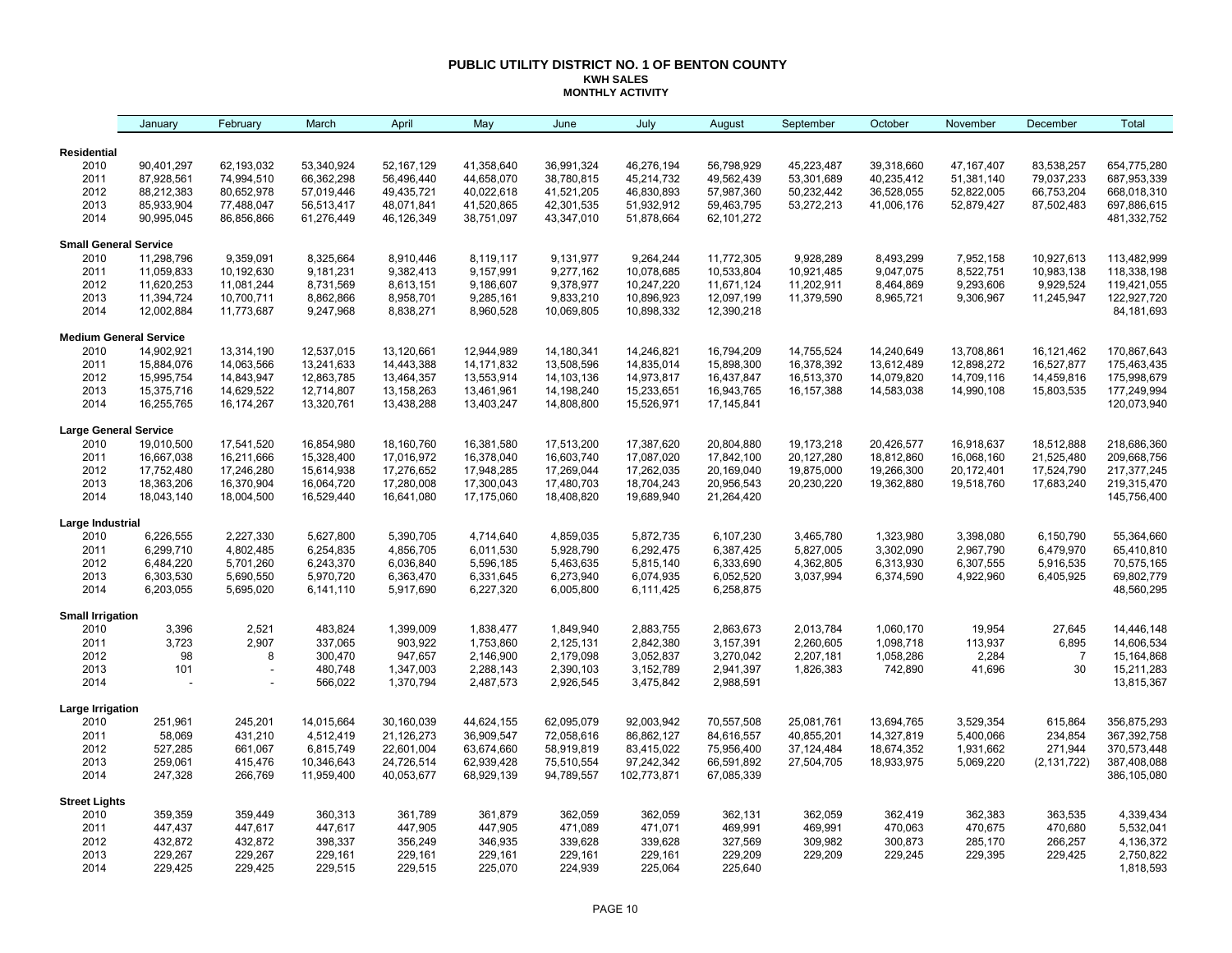#### **PUBLIC UTILITY DISTRICT NO. 1 OF BENTON COUNTY KWH SALES MONTHLY ACTIVITY**

|                        | January     | February    | March       | April       | May         | June        | July        | August      | September     | October     | November    | December    | Total        |
|------------------------|-------------|-------------|-------------|-------------|-------------|-------------|-------------|-------------|---------------|-------------|-------------|-------------|--------------|
| <b>Security Lights</b> |             |             |             |             |             |             |             |             |               |             |             |             |              |
| 2010                   | 87,282      | 87,282      | 87,219      | 89,442      | 89,370      | 89,334      | 89,406      | 89,082      | 89,298        | 90,144      | 90,252      | 90,369      | 1,068,480    |
| 2011                   | 90,387      | 90,567      | 90,675      | 90,675      | 90,747      | 91,323      | 90,855      | 90,207      | 90,315        | 90,315      | 90,315      | 90,459      | 1,086,840    |
| 2012                   | 90,387      | 90,459      | 90,387      | 90,423      | 90,135      | 90,099      | 90,135      | 90,135      | 90,135        | 90,873      | 90,765      | 89,811      | 1,083,744    |
| 2013                   | 104,964     | 104,964     | 105,351     | 105,258     | 105,222     | 105,163     | 105,163     | 104,948     | 104,561       | 104,346     | 103,807     | 103,678     | 1,257,425    |
| 2014                   | 103,678     | 103,678     | 103,420     | 103,377     | 103,334     | 103,248     | 103,476     | 114,623     |               |             |             |             | 838,834      |
| <b>Unmetered</b>       |             |             |             |             |             |             |             |             |               |             |             |             |              |
| 2010                   | 240,695     | 240,695     | 240,695     | 240,695     | 240,821     | 241,945     | 241,945     | 241,945     | 238,908       | 241,024     | 243,193     | 243,193     | 2,895,754    |
| 2011                   | 243,193     | 243,193     | 243,193     | 243,193     | 242,209     | 242,209     | 242,324     | 242,154     | 242,154       | 242,154     | 241,579     | 241,464     | 2,909,019    |
| 2012                   | 241,464     | 241,464     | 244,466     | 244,466     | 244,466     | 244,472     | 244,472     | 244,472     | 244,472       | 244,472     | 244,472     | 244,472     | 2,927,630    |
| 2013                   | 243,914     | 245,210     | 246,506     | 246,506     | 247,676     | 247,676     | 247,676     | 247,676     | 247,676       | 247,676     | 247,676     | 247,686     | 2,963,554    |
| 2014                   | 247,686     | 247,516     | 247,516     | 247,516     | 248,246     | 248,246     | 248,246     | 249,106     |               |             |             |             | 1,984,078    |
| <b>Total</b>           |             |             |             |             |             |             |             |             |               |             |             |             |              |
| 2010                   | 142,782,762 | 105,570,311 | 111,874,098 | 130,000,675 | 130,673,668 | 147,314,234 | 188,628,721 | 186,391,892 | 120,332,108   | 99,251,687  | 93,390,279  | 136,591,616 | ,592,802,051 |
| 2011                   | 138,682,027 | 121,480,351 | 115,999,366 | 125,007,886 | 129,821,731 | 159,087,471 | 184,016,683 | 188,800,368 | 150,474,117   | 101,238,995 | 98,154,685  | 135,598,050 | 648,361,730  |
| 2012                   | 141,357,196 | 130,951,579 | 108,322,517 | 119,066,520 | 152,810,705 | 149,509,113 | 182,271,199 | 192,487,679 | 142, 162, 782 | 105,021,830 | 105,859,036 | 115,456,360 | 645,276,516  |
| 2013                   | 138,208,387 | 125,874,651 | 111,534,939 | 120,486,725 | 153,709,305 | 168,570,285 | 203,819,795 | 185,628,944 | 133,989,939   | 110,550,537 | 107,310,016 | 137,090,227 | 696,773,750  |
| 2014                   | 144,328,006 | 139,351,728 | 119,621,601 | 132,966,557 | 156,510,614 | 190,932,770 | 210,931,831 | 189,823,925 |               |             |             |             | .284,467,032 |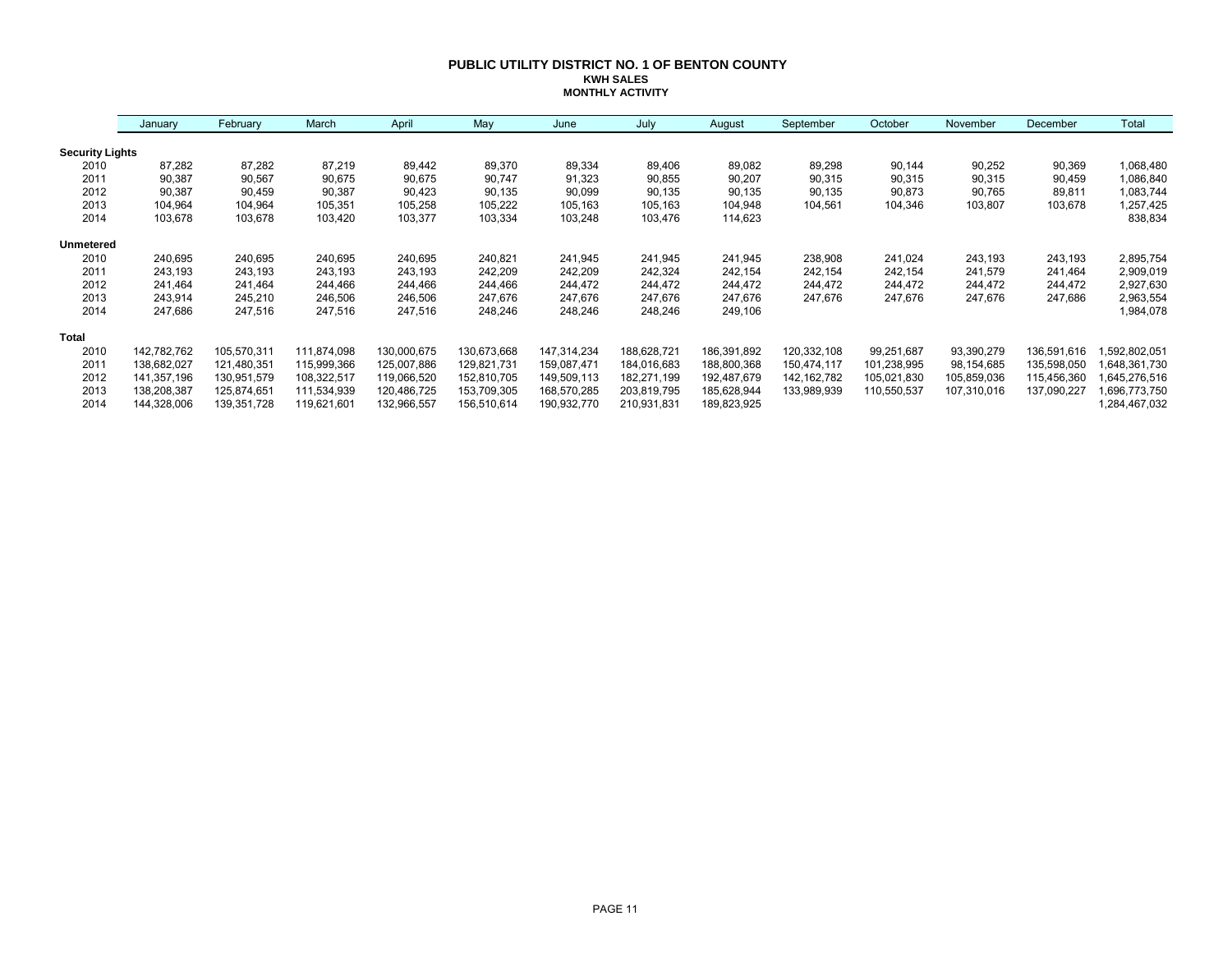## **PUBLIC UTILITY DISTRICT NO. 1 OF BENTON COUNTY CAPITAL ADDITIONS AND RETIREMENTS CURRENT MONTH**

|                                                         | <b>BALANCE</b>           |                          |                          | <b>BALANCE</b>           |
|---------------------------------------------------------|--------------------------|--------------------------|--------------------------|--------------------------|
|                                                         | 7/31/2014                | <b>ADDITIONS</b>         | <b>RETIREMENTS</b>       | 8/31/2014                |
|                                                         |                          |                          |                          |                          |
| <b>INTANGIBLE PLANT:</b><br>Organizations               | \$28,379                 | \$0                      | \$0                      | \$28,379                 |
| <b>Franchises &amp; Consents</b>                        | 10,022                   |                          |                          | 10,022                   |
| Miscellaneous & Intangible Plant                        | 29,078                   | $\overline{\phantom{a}}$ | $\overline{\phantom{a}}$ | 29,078                   |
| <b>TOTAL</b>                                            | 67,480                   |                          |                          | 67,480                   |
|                                                         |                          |                          |                          |                          |
| <b>GENERATION PLANT:</b>                                |                          |                          |                          |                          |
| Land & Land Rights                                      |                          |                          |                          |                          |
| Structures & Improvements<br>Fuel Holders & Accessories | 1,141,911                |                          |                          | 1,141,911                |
| <b>Other Electric Generation</b>                        | 261,940                  |                          |                          | 261,940                  |
| <b>Accessory Electric Equipment</b>                     |                          |                          |                          |                          |
| Miscellaneous Power Plant Equipment                     |                          |                          |                          |                          |
| <b>TOTAL</b>                                            | 1,403,851                | $\blacksquare$           |                          | 1,403,851                |
|                                                         |                          |                          |                          |                          |
| <b>TRANSMISSION PLANT:</b>                              |                          |                          |                          |                          |
| Land & Land Rights<br>Clearing Land & Right Of Ways     | 156,400<br>25,544        |                          |                          | 156,400<br>25,544        |
| <b>Transmission Station Equipment</b>                   | 832,047                  |                          |                          | 832,047                  |
| <b>Towers &amp; Fixtures</b>                            |                          |                          |                          |                          |
| Poles & Fixtures                                        | 3,974,101                |                          |                          | 3,974,101                |
| Overhead Conductor & Devices                            | 2,998,696                | $\overline{\phantom{a}}$ |                          | 2,998,696                |
| <b>TOTAL</b>                                            | 7,986,788                |                          |                          | 7,986,788                |
|                                                         |                          |                          |                          |                          |
| <b>DISTRIBUTION PLANT:</b>                              |                          |                          |                          |                          |
| Land & Land Rights                                      | 1,601,485                | 1,225                    |                          | 1,602,710                |
| Structures & Improvements                               | 290,439                  |                          |                          | 290,439                  |
| <b>Station Equipment</b><br>Poles, Towers & Fixtures    | 36,110,921               | 112,922                  |                          | 36,223,843               |
| Overhead Conductor & Devices                            | 18,560,911<br>11,598,784 | 28,443<br>29,871         | (8, 189)<br>(713)        | 18,581,164<br>11,627,943 |
| <b>Underground Conduit</b>                              | 31,018,786               | 105,763                  | (5, 475)                 | 31,119,074               |
| Underground Conductor & Devices                         | 40,655,506               | 141,163                  | (8, 875)                 | 40,787,793               |
| Line Transformers                                       | 27,512,434               | 56,817                   |                          | 27,569,251               |
| Services-Overhead                                       | 2,865,446                | 4,499                    | (438)                    | 2,869,506                |
| Services-Underground                                    | 17,867,271               | 52,683                   | (3,480)                  | 17,916,475               |
| <b>Meters</b>                                           | 10,178,804               | 14,216                   |                          | 10,193,020               |
| Security Lighting                                       | 873,703                  | 3,169                    | (2,653)                  | 874,218                  |
| <b>Street Lighting</b>                                  | 761,403                  | 261                      |                          | 761,664                  |
| <b>SCADA System</b>                                     | 1,938,929                | 8,195                    |                          | 1,947,123                |
| <b>TOTAL</b>                                            | 201,834,822              | 559,225                  | (29, 823)                | 202,364,225              |
| <b>GENERAL PLANT:</b>                                   |                          |                          |                          |                          |
| Land & Land Rights                                      | 1,130,759                |                          |                          | 1,130,759                |
| Structures & Improvements                               | 18,201,228               |                          |                          | 18,201,228               |
| Information Systems & Technology                        | 14,997,927               | (0)                      |                          | 14,997,927               |
| <b>Transportation Equipment</b>                         | 6,864,488                |                          |                          | 6,864,488                |
| <b>Stores Equipment</b>                                 | 54,108                   |                          |                          | 54,108                   |
| Tools, Shop & Garage Equipment                          | 462,061                  |                          |                          | 462,061                  |
| Laboratory Equipment                                    | 519,429                  |                          |                          | 519,429                  |
| <b>Communication Equipment</b>                          | 2,400,115                |                          |                          | 2,400,115                |
| <b>Broadband Equipment</b>                              | 17,332,939               | 3,255                    |                          | 17,336,193               |
| Miscellaneous Equipment                                 | 1,120,461                |                          |                          | 1,120,461                |
| <b>Other Capitalized Costs</b>                          | 9,646,995                | 9,371                    |                          | 9,656,366                |
| <b>TOTAL</b>                                            | 72,730,510               | 12,626                   | $\blacksquare$           | 72,743,136               |
| TOTAL ELECTRIC PLANT ACCOUNTS                           | 284,023,451              | 571,851                  | (29, 823)                | 284,565,479              |
| <b>PLANT HELD FOR FUTURE USE</b>                        | 388,589                  |                          |                          | 388,589                  |
| <b>CONSTRUCTION WORK IN PROGRESS</b>                    | 3,575,527                | 546,633                  |                          | 4,122,160                |
| <b>TOTAL CAPITAL</b>                                    | \$287,987,567            | \$1,118,484              | (\$29,823)               | \$289,076,229            |
|                                                         |                          |                          |                          |                          |

**\$2,929,501 Amended Budget**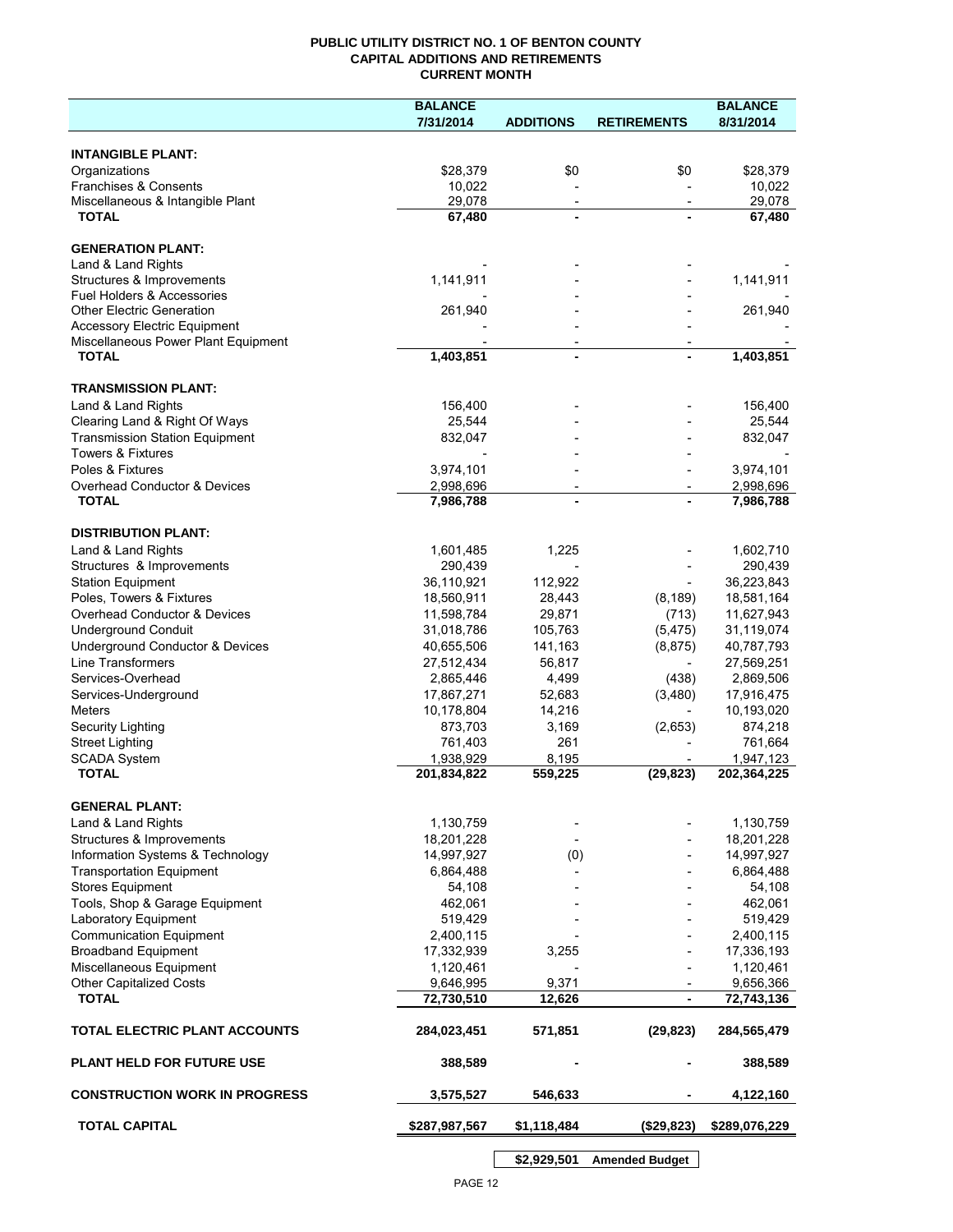## **PUBLIC UTILITY DISTRICT NO. 1 OF BENTON COUNTY CAPITAL ADDITIONS AND RETIREMENTS YEAR TO DATE**

|                                                  | <b>BALANCE</b>       |                          |                          | <b>BALANCE</b>       |
|--------------------------------------------------|----------------------|--------------------------|--------------------------|----------------------|
|                                                  | 12/31/2013           | <b>ADDITIONS</b>         | <b>RETIREMENTS</b>       | 8/31/2014            |
|                                                  |                      |                          |                          |                      |
| <b>INTANGIBLE PLANT:</b>                         |                      |                          |                          |                      |
| Organizations                                    | \$28,379<br>10,022   | \$0                      | \$0                      | \$28,379             |
| Franchises & Consents                            |                      |                          |                          | 10,022<br>29.078     |
| Miscellaneous & Intangible Plant<br><b>TOTAL</b> | 29,078<br>67,480     | $\overline{\phantom{a}}$ |                          | 67,480               |
|                                                  |                      |                          |                          |                      |
| <b>GENERATION PLANT:</b>                         |                      |                          |                          |                      |
| Land & Land Rights                               |                      |                          |                          |                      |
| Structures & Improvements                        | 1,141,911            |                          |                          | 1,141,911            |
| Fuel Holders & Accessories                       |                      |                          |                          |                      |
| <b>Other Electric Generation</b>                 | 261,940              |                          |                          | 261,940              |
| <b>Accessory Electric Equipment</b>              |                      |                          |                          |                      |
| Miscellaneous Power Plant Equipment              |                      |                          |                          |                      |
| <b>TOTAL</b>                                     | 1,403,851            | $\overline{a}$           |                          | 1,403,851            |
| <b>TRANSMISSION PLANT:</b>                       |                      |                          |                          |                      |
| Land & Land Rights                               | 156,400              |                          |                          | 156,400              |
| Clearing Land & Right Of Ways                    | 25,544               |                          |                          | 25,544               |
| <b>Transmission Station Equipment</b>            | 832,047              |                          |                          | 832,047              |
| <b>Towers &amp; Fixtures</b>                     |                      |                          |                          |                      |
| Poles & Fixtures                                 | 3,974,101            |                          |                          | 3,974,101            |
| Overhead Conductor & Devices                     | 2,998,696            | $\overline{\phantom{a}}$ | $\overline{\phantom{m}}$ | 2,998,696            |
| <b>TOTAL</b>                                     | 7,986,788            |                          |                          | 7,986,788            |
|                                                  |                      |                          |                          |                      |
| <b>DISTRIBUTION PLANT:</b>                       |                      |                          |                          |                      |
| Land & Land Rights                               | 1,584,574            | 18,135                   |                          | 1,602,710            |
| Structures & Improvements                        | 290,439              |                          |                          | 290,439              |
| <b>Station Equipment</b>                         | 34,955,311           | 1,268,533                |                          | 36,223,843           |
| Poles, Towers & Fixtures                         | 18,384,633           | 283,879                  | (87, 347)                | 18,581,164           |
| Overhead Conductor & Devices                     | 11,467,439           | 246,736                  | (86, 232)                | 11,627,943           |
| <b>Underground Conduit</b>                       | 30,654,243           | 496,208                  | (31, 377)                | 31,119,074           |
| Underground Conductor & Devices                  | 39,542,205           | 1,717,708                | (472, 119)               | 40,787,793           |
| Line Transformers                                | 27,002,813           | 665,457                  | (99,018)                 | 27,569,251           |
| Services-Overhead                                | 2,837,672            | 39,262                   | (7, 428)                 | 2,869,506            |
| Services-Underground                             | 17,537,463           | 405,418                  | (26, 407)                | 17,916,475           |
| <b>Meters</b>                                    | 10,065,338           | 127,682                  |                          | 10,193,020           |
| Security Lighting                                | 877,500              | 4,458                    | (7, 740)                 | 874,218              |
| <b>Street Lighting</b><br><b>SCADA System</b>    | 792,750<br>1,906,860 | 261<br>40,264            | (31, 347)                | 761,664<br>1,947,123 |
| <b>TOTAL</b>                                     | 197,899,240          | 5,314,000                | (849, 015)               | 202,364,225          |
|                                                  |                      |                          |                          |                      |
| <b>GENERAL PLANT:</b>                            |                      |                          |                          |                      |
| Land & Land Rights                               | 1,130,759            |                          |                          | 1,130,759            |
| Structures & Improvements                        | 18,194,199           | 7,029                    |                          | 18,201,228           |
| Information Systems & Technology                 | 15,348,585           | 219,266                  | (569, 924)               | 14,997,927           |
| <b>Transportation Equipment</b>                  | 6,977,704            |                          | (113, 216)               | 6,864,488            |
| <b>Stores Equipment</b>                          | 54,108               |                          |                          | 54,108               |
| Tools, Shop & Garage Equipment                   | 443,369              | 18,692                   |                          | 462,061              |
| <b>Laboratory Equipment</b>                      | 519,429              |                          |                          | 519,429              |
| <b>Communication Equipment</b>                   | 2,400,115            |                          |                          | 2,400,115            |
| <b>Broadband Equipment</b>                       | 14,730,649           | 2,632,667                | (27, 122)                | 17,336,193           |
| Miscellaneous Equipment                          | 1,120,461            |                          |                          | 1,120,461            |
| <b>Other Capitalized Costs</b>                   | 9,519,368            | 136,998                  |                          | 9,656,366            |
| <b>TOTAL</b>                                     | 70,438,747           | 3,014,651                | (710, 262)               | 72,743,136           |
| TOTAL ELECTRIC PLANT ACCOUNTS                    | 277,796,105          | 8,328,652                | (1,559,278)              | 284,565,479          |
| <b>PLANT HELD FOR FUTURE USE</b>                 | 388,589              |                          |                          | 388,589              |
| <b>CONSTRUCTION WORK IN PROGRESS</b>             | 2,958,673            | 1,163,487                |                          | 4,122,160            |
| <b>TOTAL CAPITAL</b>                             | \$281,143,367        | \$9,492,139              | (\$1,559,278)            | \$289,076,229        |
|                                                  |                      |                          |                          |                      |

**\$11,357,773 Amended Budget**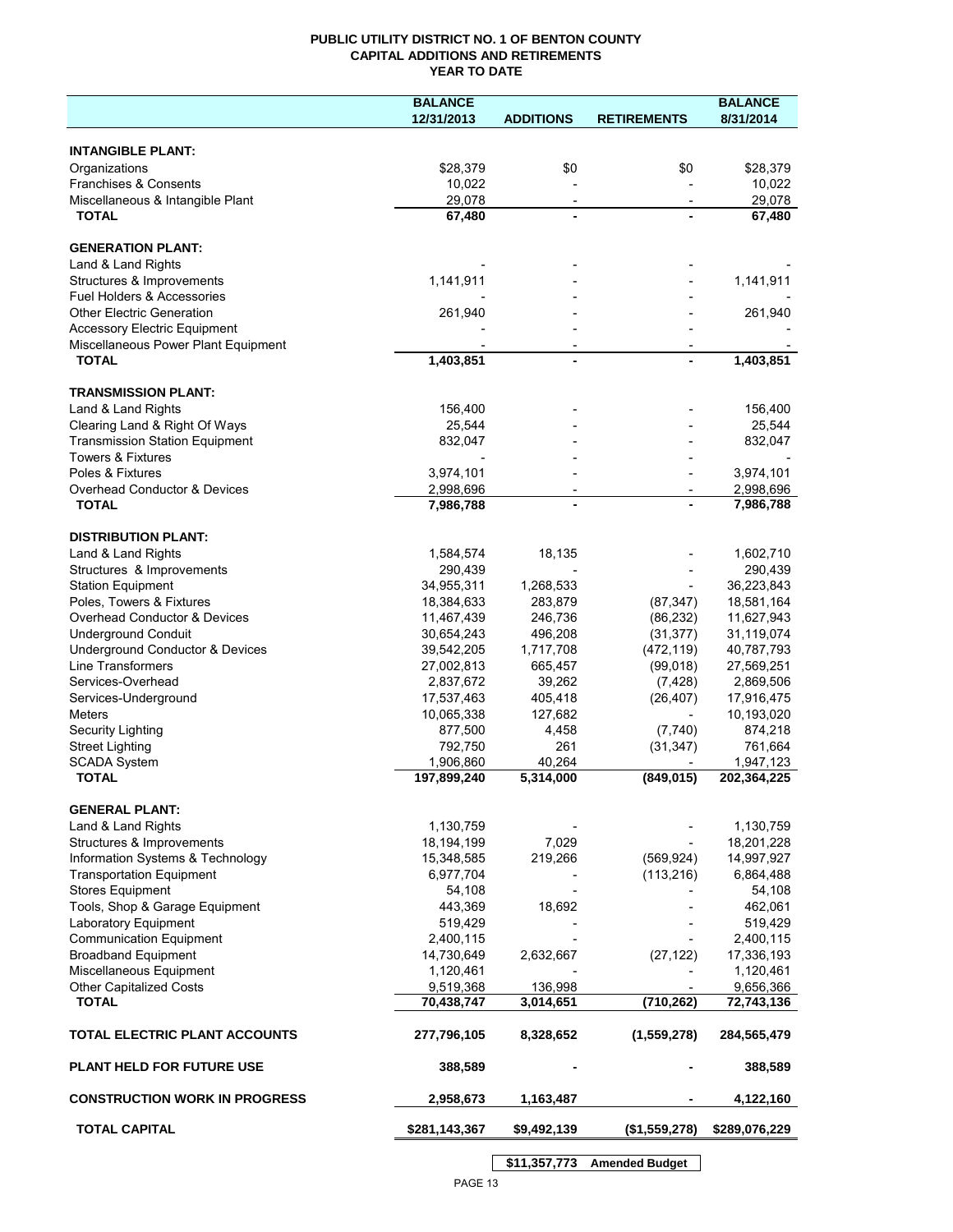## **PUBLIC UTILITY DISTRICT NO. 1 OF BENTON COUNTY STATEMENT OF CASH FLOWS**

|                                                                                               | <b>YTD</b><br>08/31/2014     | <b>Monthly</b><br>08/31/2014 |
|-----------------------------------------------------------------------------------------------|------------------------------|------------------------------|
|                                                                                               |                              |                              |
| <b>CASH FLOWS FROM OPERATING ACTIVITIES</b>                                                   |                              |                              |
| Cash Received from Customers and Counterparties                                               | \$99,596,702                 | \$14,307,492                 |
| Cash Paid to Suppliers and Counterparties                                                     | (72, 199, 905)               | (10, 530, 366)               |
| Cash Paid to Employees<br><b>Taxes Paid</b>                                                   | (9, 181, 854)<br>(8,874,140) | (1,005,697)<br>(893,085)     |
| <b>Net Cash Provided by Operating Activities</b>                                              | 9,340,803                    | \$1,878,344                  |
|                                                                                               |                              |                              |
|                                                                                               |                              |                              |
| <b>CASH FLOWS FROM NONCAPITAL FINANCING ACTIVITIES</b>                                        |                              |                              |
| Other Interest Expense<br>Net Cash Used by Noncapital Financing Activities                    | (17, 597)<br>(17, 597)       | (8,944)<br>(8,944)           |
|                                                                                               |                              |                              |
| <b>CASH FLOWS FROM CAPITAL AND RELATED FINANCING ACTIVITIES</b>                               |                              |                              |
| <b>Acquisition of Capital Assets</b>                                                          | (9,243,438)                  | (1,088,336)                  |
| Proceeds from Sale of Revenue Bonds<br>Cash Defeasance Principal and Interest                 |                              |                              |
| <b>Bond Principal Paid</b>                                                                    |                              |                              |
| <b>Bond Interest Paid</b>                                                                     | (1, 291, 396)                |                              |
| <b>Capital Contributions</b>                                                                  | 2,836,338                    | 199,777                      |
| Sale of Assets                                                                                | 73,485                       | 4,709                        |
| Net Cash Used by Capital and Related Financing Activities                                     | (7,625,011)                  | ( \$883, 850)                |
| <b>CASH FLOWS FROM INVESTING ACTIVITIES</b>                                                   |                              |                              |
| Interest Income                                                                               | 86,937                       | 3,456                        |
| Proceeds from Sale of Investments                                                             | 8,313,149                    | 2,002,896                    |
| Purchase of Investments                                                                       |                              |                              |
| Joint Venture Net Revenue (Expense)<br><b>Net Cash Provided by Investing Activities</b>       | 8,400,086                    | \$2,006,352                  |
| <b>NET INCREASE (DECREASE) IN CASH</b>                                                        | 10,098,281                   | \$2,991,902                  |
|                                                                                               |                              |                              |
| <b>CASH BALANCE, BEGINNING</b>                                                                | \$18,540,994                 | 25,647,373                   |
| <b>CASH BALANCE, ENDING</b>                                                                   | \$28,639,275                 | 28,639,275                   |
|                                                                                               |                              |                              |
|                                                                                               |                              |                              |
| RECONCILIATION OF NET OPERATING INCOME TO NET<br><b>CASH PROVIDED BY OPERATING ACTIVITIES</b> |                              |                              |
|                                                                                               |                              |                              |
| Net Operating Revenues                                                                        | \$2,416,058                  | \$681,136                    |
| Adjustments to reconcile net operating income to net cash                                     |                              |                              |
| provided by operating activities:                                                             |                              |                              |
| Depreciation & Amortization                                                                   | 8,831,465                    | 1,106,547                    |
| <b>Unbilled Revenues</b>                                                                      | 1,000,000                    | (240,000)                    |
| Misellaneous Other Revenue & Receipts<br>Decrease (Increase) in Accounts Receivable           | 18,765<br>(1,074,907)        | 7<br>221,543                 |
| Decrease (Increase) in BPA Prepay Receivable                                                  | 400,000                      | 50,000                       |
| Decrease (Increase) in Inventories                                                            | (2,038)                      | 244,460                      |
| Decrease (Increase) in Prepaid Expenses                                                       | (165, 630)                   | 38,504                       |
| Decrease (Increase) in Wholesale Power Receivable                                             | 880,039                      | (537, 718)                   |
| Decrease (Increase) in Miscellaneous Assets                                                   | (1,257)                      |                              |
| Decrease (Increase) in Prepaid Expenses and Other Charges                                     | 533,052                      | 126,640                      |
| Decrease (Increase) in Deferred Derivative Outflows                                           | 928,867                      | 187,530                      |
| Increase (Decrease) in Deferred Derivative Inflows                                            | (147, 452)<br>(123, 447)     | (78, 440)<br>(360, 303)      |
| Increase (Decrease) in Warrants Outstanding<br>Increase (Decrease) in Accounts Payable        | (2,856,761)                  | 573,980                      |
| Increase (Decrease) in Accrued Taxes Payable                                                  | (316, 616)                   | 227,520                      |
| Increase (Decrease) in Customer Deposits                                                      | 70,233                       | 1,464                        |
| Increase (Decrease) in BPA Prepay Incentive Credit                                            | (107, 504)                   | (13, 438)                    |
| Increase (Decrease) in Other Current Liabilities                                              | (124, 351)                   | (33, 582)                    |
| Increase (Decrease) in Other Credits                                                          | (817, 713)                   | (317, 506)                   |
| Net Cash Provided by (Used by) Operating Activities                                           | \$9,340,803                  | \$1,878,344                  |
|                                                                                               |                              |                              |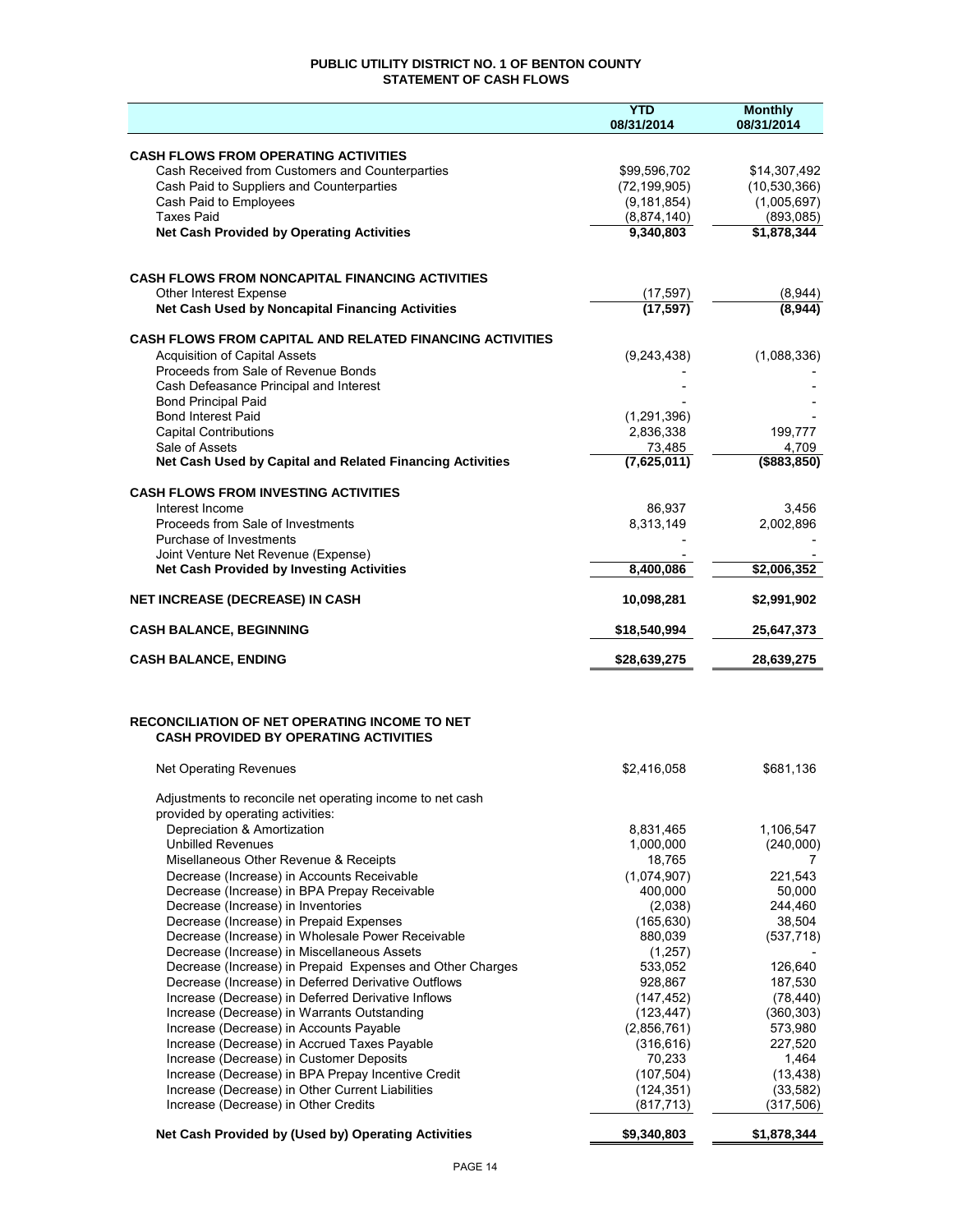#### **PUBLIC UTILITY DISTRICT NO. 1 OF BENTON COUNTY WEATHER STATISTICS August 31, 2014**



| <b>Average Precipitation</b> |      |      |          |       |      |      |      |      |      |      |      |      |        |
|------------------------------|------|------|----------|-------|------|------|------|------|------|------|------|------|--------|
| Year                         | Jan  | Feb  | March    | April | May  | June | July | Aug  | Sept | Oct  | Nov  | Dec  | Annual |
| Normal                       | 0.94 | 0.70 | 0.57     | 0.55  | 0.51 | 0.51 | 0.23 | 0.18 | 0.31 | 0.49 | 0.95 | .20  | 7.14   |
| 2014                         | 0.37 | 1.12 | $.00 \,$ | 0.38  | 0.24 | 0.26 | 0.04 | 0.88 |      |      |      |      | 4.29   |
| 2013                         | 0.16 | 0.09 | 0.39     | 0.30  | 1.60 | .36  | 0.01 | 0.24 | 0.42 | 0.38 | 0.36 | 0.07 | 5.38   |



2013 | - | - | - | 19| 1,939| 2,870|10,350|13,741|10,106| 1,833| - | - | 40,858

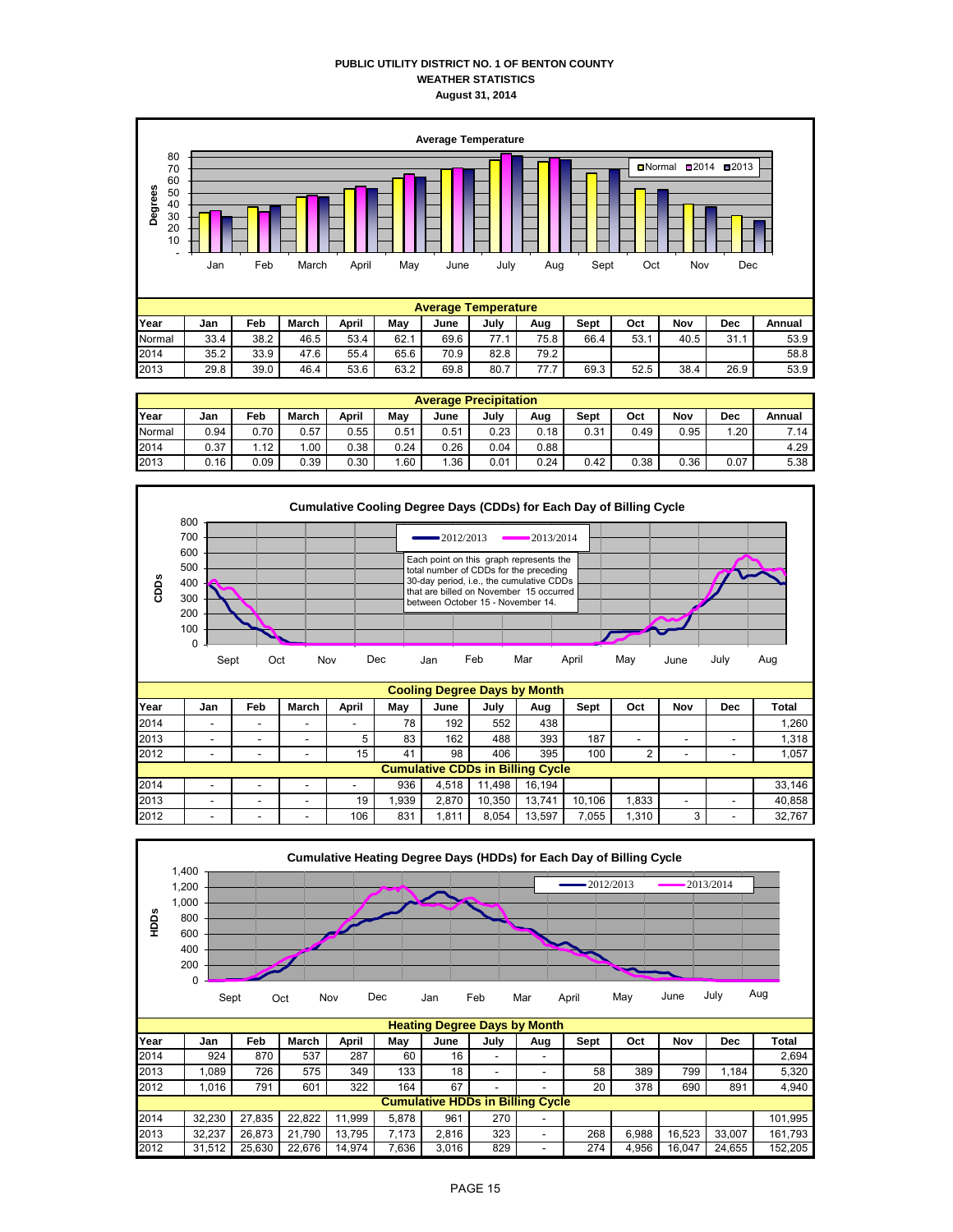#### **PUBLIC UTILITY DISTRICT NO. 1 OF BENTON COUNTY BROADBAND SUMMARY**

#### *August Highlights*

Tree Top in Prosser was connected to a 10Mbps microwave link. Cascade Title and Manufacturing Services both have a new 10Mbps 3 year connection to the fiber network. TCT Computers upgraded to 50Mbps on a new 3 year term. Cadwell Labs is also now connected to a 50Mbps 3 year term. Prosser School District disconnected their K20, 100Mbps service. Vista Leak Detection also cancelled their 10Mbps service as they have moved out of their location.

|                                                                                                                                    | <b>ACTUALS</b><br>2014   |                                 |           |                          |                          |                          |                          |                         |                          |                          |             |                                  |                        |
|------------------------------------------------------------------------------------------------------------------------------------|--------------------------|---------------------------------|-----------|--------------------------|--------------------------|--------------------------|--------------------------|-------------------------|--------------------------|--------------------------|-------------|----------------------------------|------------------------|
|                                                                                                                                    | 2014 Budget              | <b>Amended</b><br><b>Budget</b> | Jan       | Feb                      | <b>March</b>             | <b>April</b>             | May                      | June                    | July                     | <b>August</b>            | <b>YTD</b>  | <b>Budget</b><br><b>Variance</b> | Inception<br>to Date   |
| <b>OPERATING REVENUES</b>                                                                                                          |                          |                                 |           |                          |                          |                          |                          |                         |                          |                          |             |                                  |                        |
| Ethernet                                                                                                                           | 1,173,081                | 1,498,123                       | \$144,113 | \$149,573                | \$108,205                | \$165,568                | \$110,965                | \$135,571               | \$114,524                | \$116,955                | \$1,045,475 | 452,648                          |                        |
| <b>TDM</b>                                                                                                                         | 148,184                  | 146,284                         | 12,190    | 12,190                   | 12,190                   | 12,190                   | 12,190                   | 12,190                  | 12,190                   | 12,190                   | \$97,522    | 48,762                           |                        |
| Wireless                                                                                                                           |                          | $\overline{\phantom{a}}$        | 39        | 39                       | 39                       | 39                       | 39                       | 39                      | 39                       | 39                       | \$312       | (312)                            |                        |
| Co-Location                                                                                                                        | $\overline{\phantom{a}}$ | $\overline{\phantom{a}}$        | $\sim$    | $\sim$                   | $\overline{\phantom{a}}$ | ×.                       | $\overline{\phantom{a}}$ | $\sim$                  | $\sim$                   | $\sim$                   | \$0         |                                  |                        |
| Internet Transport Service                                                                                                         | 300,943                  | 135,391                         | 19,040    | 2,901                    | 11,345                   | 11,345                   | 11,345                   | 11,345                  | 11,345                   | 11,345                   | \$90,011    | 45,380                           |                        |
| <b>Fixed Wireless</b>                                                                                                              | 120,400                  | 98,506                          | 8,543     | 8.351                    | 8.596                    | 8,359                    | 8,329                    | 8,115                   | 8,036                    | 7,959                    | \$66,287    | 32,219                           |                        |
| Broadband Revenue - Other                                                                                                          | 237,729                  | 283,014                         | 22,148    | 21,917                   | 24,433                   | 30,586                   | 22,789                   | 23,020                  | 23,020                   | 23,020                   | \$190,933   | 92,081                           |                        |
| Subtotal                                                                                                                           | 1,980,337                | 2,161,318                       | 206,073   | 194,972                  | 164,809                  | 228,088                  | 165,657                  | 190,281                 | 169,154                  | 171,508                  | \$1,490,541 |                                  |                        |
| NoaNet Maintenance Revenue                                                                                                         |                          |                                 |           |                          | $\overline{\phantom{a}}$ | 771                      | $\sim$                   |                         | 852                      | $\overline{\phantom{a}}$ | \$1,623     |                                  |                        |
| <b>Bad Debt Expense</b>                                                                                                            |                          |                                 |           |                          |                          |                          |                          |                         |                          | ٠                        | \$0         |                                  |                        |
| <b>Total Operating Revenues</b>                                                                                                    | 1,980,337                | 2,161,318                       | 206,073   | 194,972                  | 164,809                  | 228,860                  | 165,657                  | 190,281                 | 170,005                  | 171,508                  | \$1,492,164 | 669,154                          | 11,474,521             |
| <b>OPERATING EXPENSES</b>                                                                                                          |                          |                                 |           |                          |                          |                          |                          |                         |                          |                          |             |                                  |                        |
| Marketing & Business Development                                                                                                   |                          |                                 |           |                          | ÷,                       | ä,                       |                          |                         |                          |                          | \$0         |                                  |                        |
| General Expenses                                                                                                                   | 398,079                  | 733,978                         | 9,692     | 32,878                   | 74,463                   | 52,307                   | 33,502                   | 154,865                 | 249,433                  | 35,178                   | \$642,319   | 91,659                           |                        |
| Other Maintenance                                                                                                                  | 45,000                   | 45,000                          | 2,448     | 1,021                    | 8,497                    | 753                      | 35,073                   | 35,674                  | 40,213                   | 3,399                    | \$127,078   | (82,078)                         |                        |
| <b>NOC Maintenance</b>                                                                                                             | 302,942                  | 302,942                         | (228)     | $\sim$                   | $\overline{\phantom{a}}$ | ٠                        | $\sim$                   |                         | $\overline{\phantom{a}}$ | $\overline{\phantom{a}}$ | (\$228)     | 303,170                          |                        |
| Wireless Maintenance                                                                                                               |                          | $\overline{\phantom{a}}$        | 1,696     | $\sim$                   | 390                      | $\overline{\phantom{a}}$ | $\sim$                   |                         |                          | $\overline{\phantom{a}}$ | \$2,087     | (2,087)                          |                        |
| <b>Subtotal</b>                                                                                                                    | 746,021                  | 1,081,920                       | 13,608    | 33,899                   | 83,350                   | 53,060                   | 68,575                   | 190,539                 | 289,646                  | 38,577                   | \$771,255   | 310,665                          | 7,636,324              |
| NoaNet Maintenance Expense                                                                                                         |                          |                                 |           |                          | 754                      | ä,                       | ÷.                       | 858                     |                          | $\overline{\phantom{a}}$ | \$1,612     | (1,612)                          |                        |
| Depreciation                                                                                                                       | 880,006                  | 880,006                         | 99,634    | 87,741                   | 72,238                   | 69,164                   | 67,852                   | 68,779                  | 69,038                   | 78,266                   | \$612,713   | 267,293                          | 7,477,198              |
| <b>Total Operating Expenses</b>                                                                                                    | 1,626,027                | 1,961,926                       | 113,242   | 121,641                  | 156,343                  | 122,225                  | 136,427                  | 260,176                 | 358,684                  | 116,843                  | \$1,385,580 | 576,346                          | 15,113,522             |
| <b>OPERATING INCOME (LOSS)</b>                                                                                                     | 354,310                  | 199,392                         | 92,831    | 73,331                   | 8.466                    | 106,635                  | 29,230                   | (69, 896)               | (188, 679)               | 54,665                   | \$106,583   | 92,809                           | (3,639,001)            |
| <b>NONOPERATING REVENUES &amp; EXPENSES</b><br>Internal Interest due to Power Business Unit <sup>(1)</sup><br><b>Grant Revenue</b> | (380, 327)               | (380, 327)                      | (32, 291) | (32, 270)                | (32, 162)                | (31, 682)                | (31, 859)                | (32, 265)               | (26, 548)                | (32, 626)                | (\$251,703) | 128,624                          | (5,243,244)<br>215,000 |
| <b>CAPITAL CONTRIBUTIONS</b>                                                                                                       | 10,000                   | 2,059,592                       | 736       |                          |                          |                          |                          |                         | 2,062,565                | $\sim$                   | \$2,063,301 | 3,709                            | 5,927,124              |
| <b>INTERNAL NET INCOME (LOSS)</b>                                                                                                  | (\$16,017)               | \$1,878,657                     | \$61,276  | \$41,061                 | (\$23,696)               | \$74,953                 |                          | $($2,629)$ $($102,161)$ | \$1,847,338              | \$22,039                 | \$1,918,181 | \$225,141                        | (\$2,740,121)          |
|                                                                                                                                    |                          |                                 |           |                          |                          |                          |                          |                         |                          |                          |             |                                  |                        |
| <b>NOANET COSTS</b><br><b>Member Assessments</b>                                                                                   |                          |                                 | ٠         | $\overline{\phantom{a}}$ |                          | $\overline{\phantom{a}}$ |                          |                         |                          |                          |             |                                  | \$3,159,092            |
| Membership Support                                                                                                                 |                          |                                 | 392       | 296                      | 1,160                    | 729                      | 1,160                    | 960                     | 1,279                    | 1,651                    | \$7,628     |                                  | 99,909                 |
| <b>Total NoaNet Costs</b>                                                                                                          | \$0                      | \$0                             | \$392     | \$296                    | \$1,160                  | \$729                    | \$1,160                  | \$960                   | \$1,279                  | \$1,651                  | \$7,628     | (\$7,628)                        | \$3,259,001            |
| <b>CAPITAL EXPENDITURES</b>                                                                                                        | \$889,553                | \$3,058,459                     | \$37,061  | \$153,816                | \$53,361                 | \$18,690                 | \$156,490                | \$150.452               | \$2,139,421              | \$23,334                 | \$2,732,626 | \$325,833                        | \$18,252,633           |
| NET CASH (TO)/FROM BROADBAND <sup>(2)</sup>                                                                                        | \$354,763                | \$80,531                        | \$155,748 | \$6,960                  | \$26,183                 | \$156,380                |                          | (\$60,568) (\$152,528)  | (\$197,776)              | \$107,946                | \$42,344    |                                  | (\$11,531,313)         |

(1) Internal interest budget is estimated based on cash flow projections (an interest rate of 3.6% is being used).

(2) Includes excess of revenues over operating costs, capital expenditures and NoaNet assessments; excludes depreciation and internal interest to Electric System